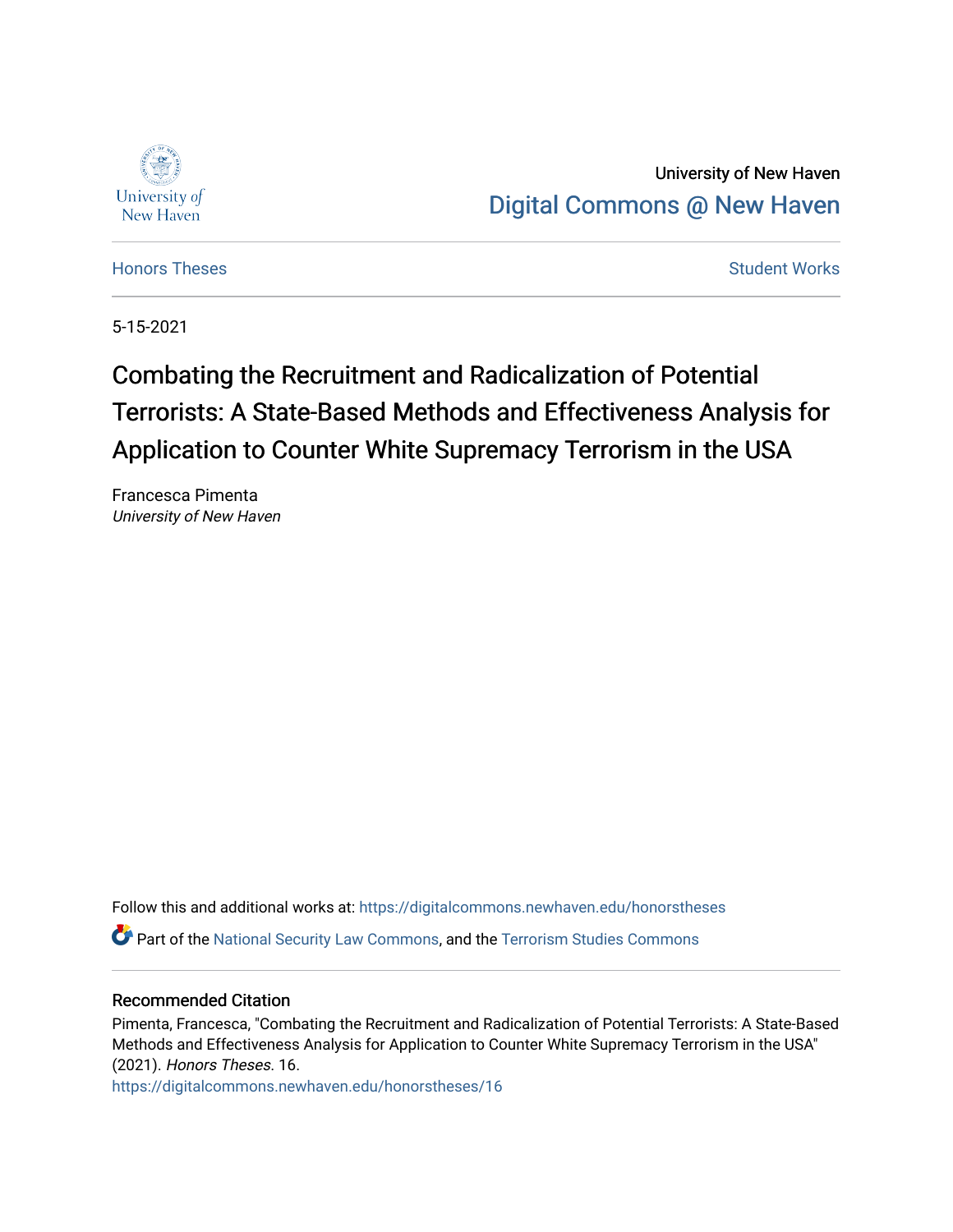# University of New Haven Honors Program

# **2020-2021 Honors Thesis**

# Combating the Recruitment and Radicalization of Potential Terrorists: A State-Based Methods and Effectiveness Analysis for Application to Counter White Supremacy Terrorism in the USA.

# Francesca Pimenta

A thesis presented in partial fulfillment of the requirements of the Undergraduate Honors Program at the University of New Haven.

| Student:                        | Francesca Pimenta<br>(Signature)       |
|---------------------------------|----------------------------------------|
| <b>Thesis Advisor:</b>          | Robert A. Sanders, LP.D<br>(Signature) |
| Department Chair:               | Robert A. Sanders, LP.D<br>(Signature) |
| <b>Honors Program Director:</b> | (Signature)                            |

\_\_\_\_\_\_\_\_\_\_\_\_\_\_\_\_\_\_\_\_\_\_\_\_\_\_\_\_\_\_\_\_\_ 05/15/2021

Date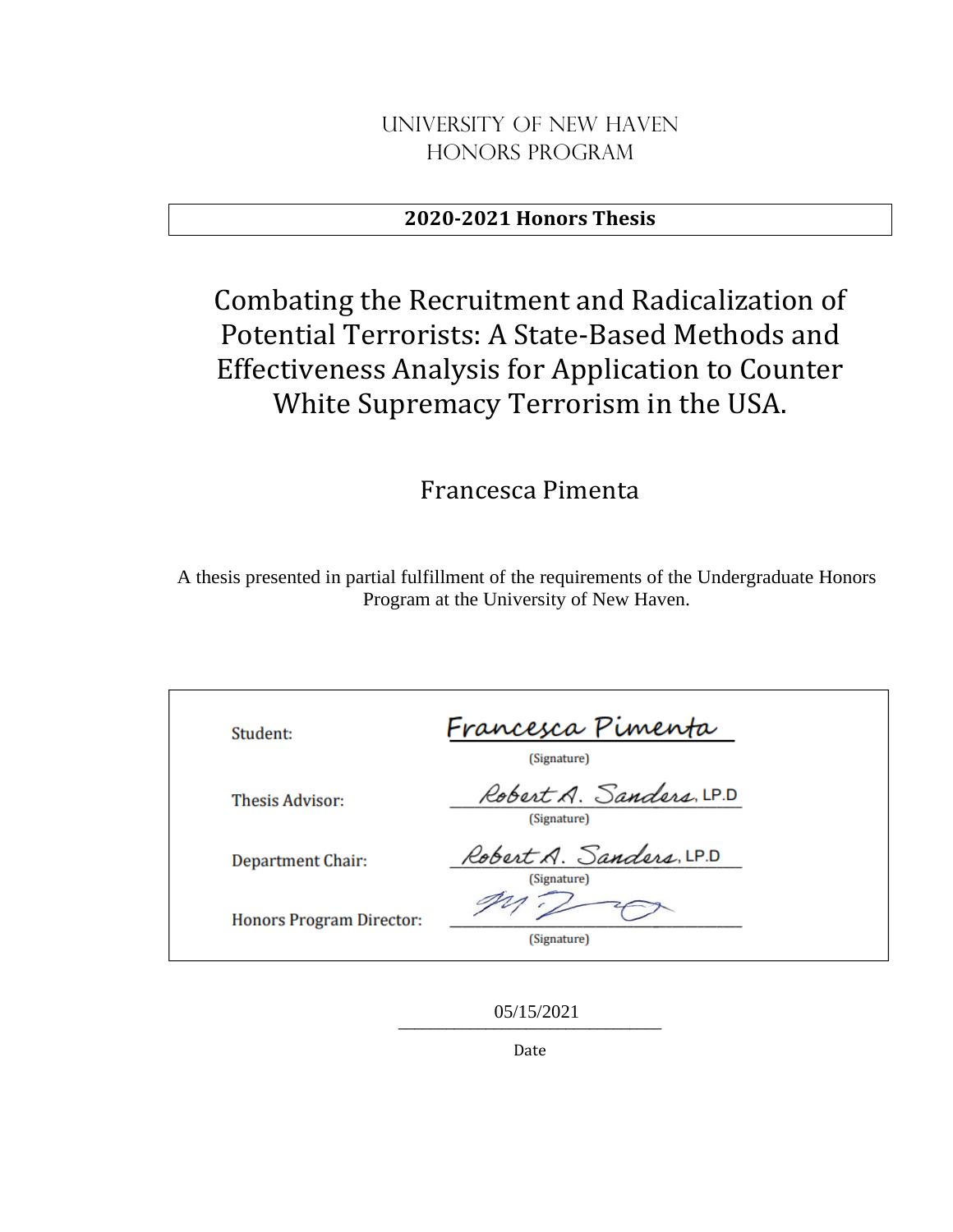# **Abstract**

For approximately the past twenty years, the United States (US) government has focused on combating terrorist threats from abroad like Islamic terrorism. However, in recent years, terrorism has transitioned from an external threat to an internal threat. Some people in the US only realized how large a threat white supremacy terror poses to the nation's security following the insurrection in the Capitol on January 6th, 2021. Despite this newly gained knowledge, the threat of white supremacy terror in the US has been growing for years. This study looked at the ways foreign governments have combatted white supremacist terrorism, recruitment, and radicalization methods. Quantitative analysis was performed to assess whether those same tactics would effectively lower the number of attacks related to white supremacy terrorism within the US by combatting recruitment and radicalization efforts. There was insufficient data available to identify correlation between the number of white supremacy-related attacks and the nations' efforts to prevent attacks and address white supremacy. Overall, many of the methods used by the nations in this paper would not be legal in the US due to violations of the First Amendment. This showed two things. First, there is a major gap in research and data collection and second, there needs to be legislative reform in the US.

Key words: White supremacy, terrorism, terror, recruitment, radicalization, extremism, far-right, right-wing, radical right, United States, government.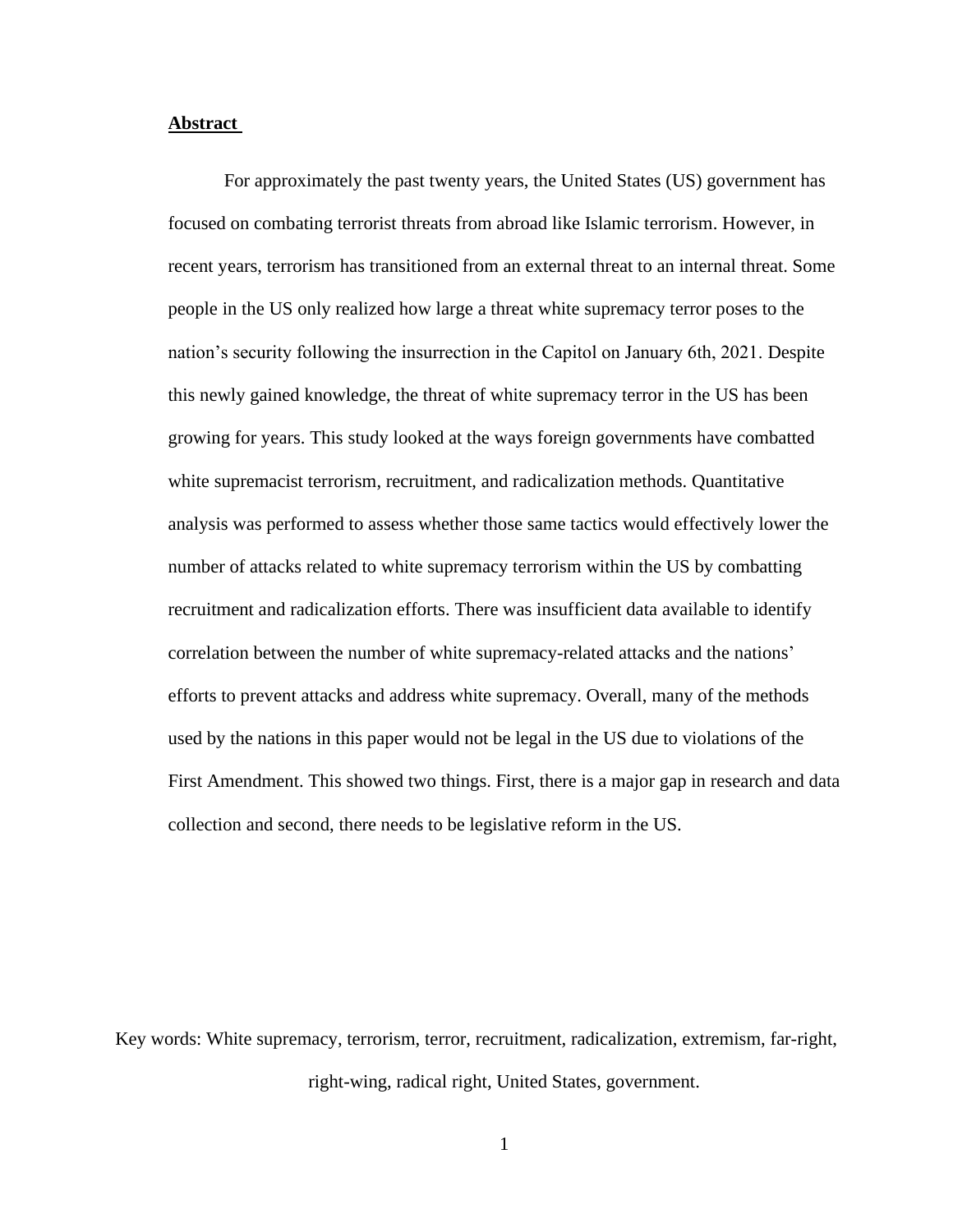| Sociological and psychological factors that drive susceptible |  |
|---------------------------------------------------------------|--|
| How feelings of emasculation and entitlement increase         |  |
|                                                               |  |
|                                                               |  |
|                                                               |  |
|                                                               |  |
| Inspiration from manifestos and other writings  14            |  |

# Contents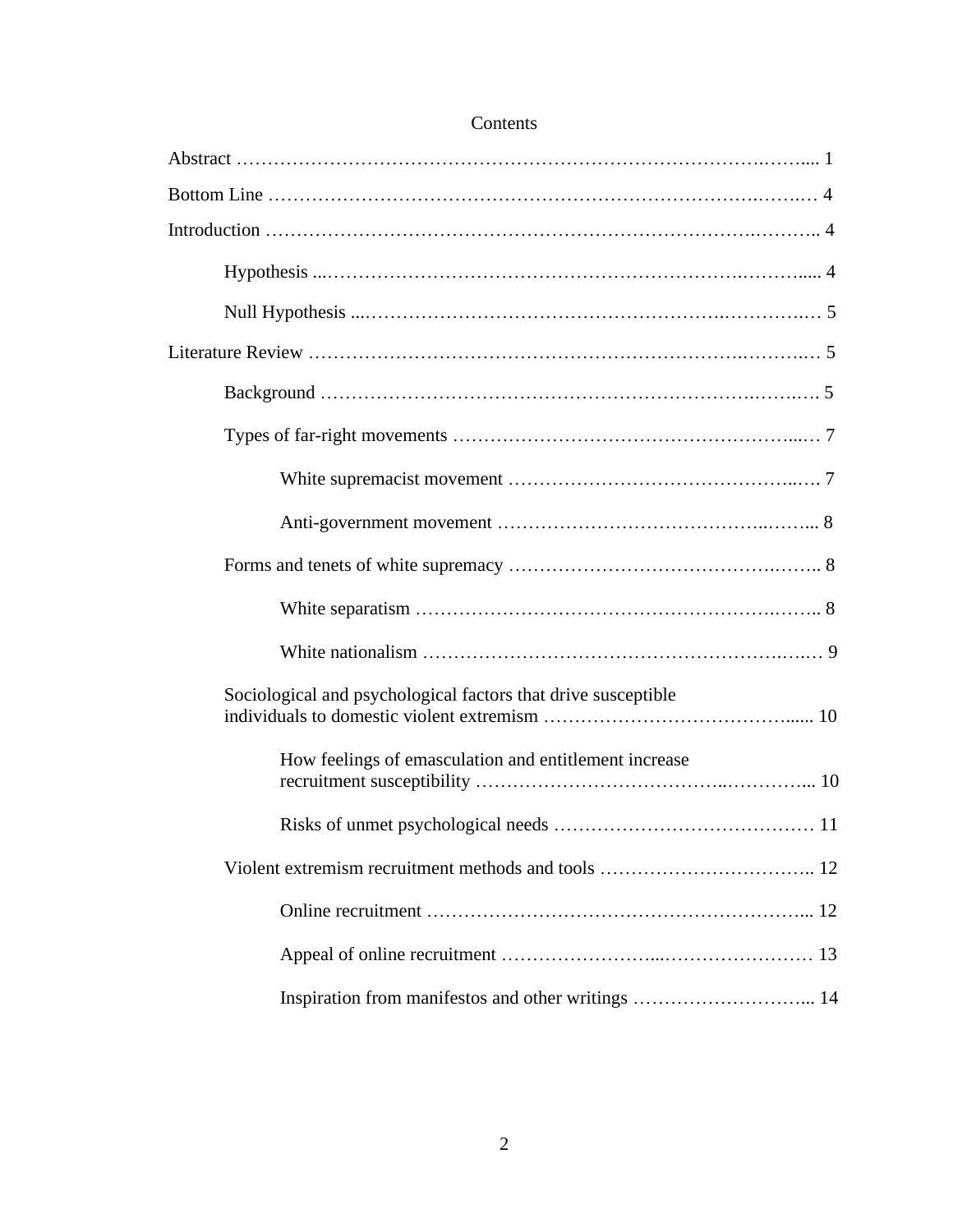| President Trump's influence on hate and the insurrection in the |  |
|-----------------------------------------------------------------|--|
|                                                                 |  |
|                                                                 |  |
|                                                                 |  |
|                                                                 |  |
|                                                                 |  |
|                                                                 |  |
|                                                                 |  |
|                                                                 |  |
|                                                                 |  |
|                                                                 |  |
|                                                                 |  |
|                                                                 |  |
|                                                                 |  |
|                                                                 |  |
|                                                                 |  |
|                                                                 |  |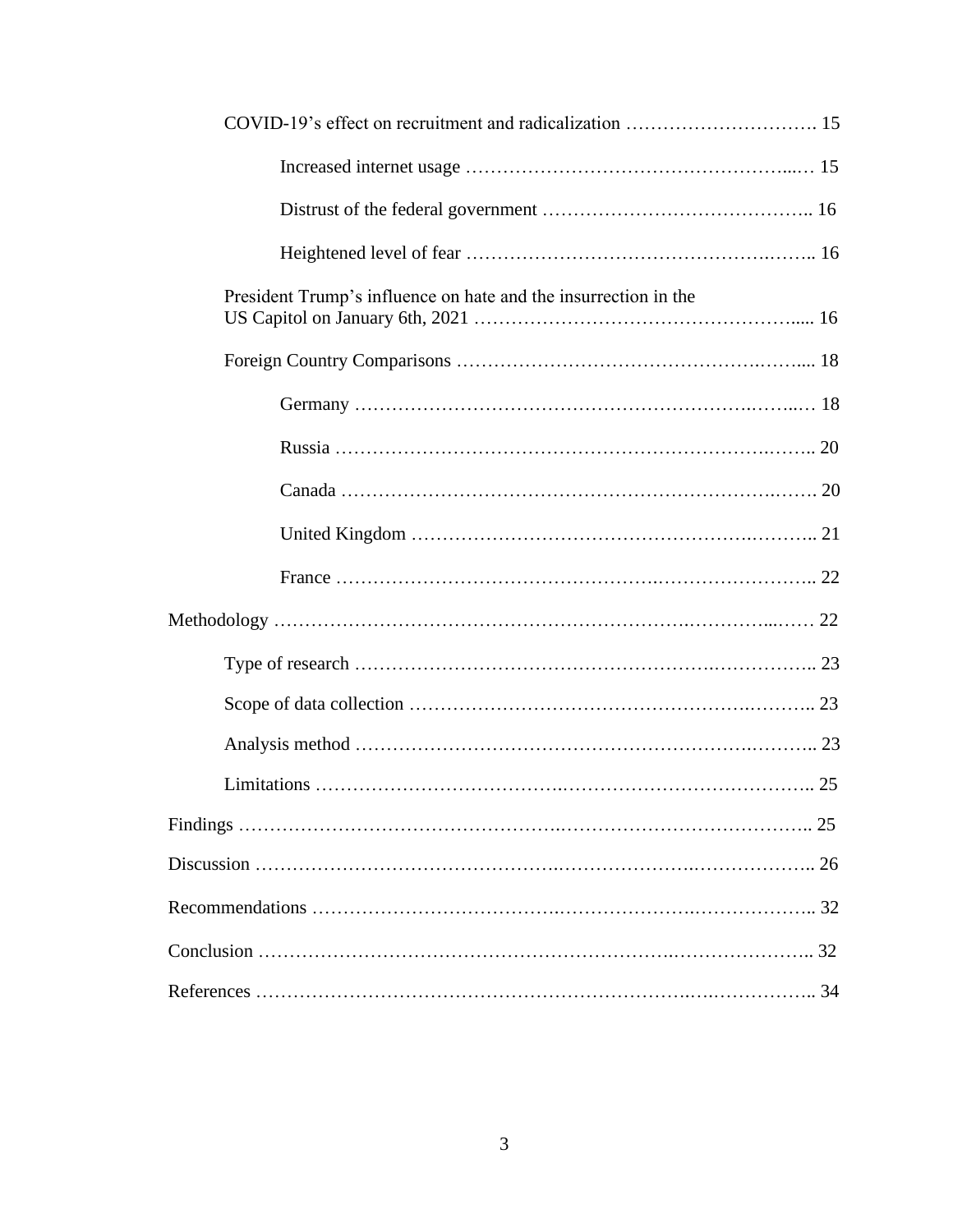**Bottom Line:** Violent white supremacists pose a severe threat to the national security of the US. Although this has become a growing transnational problem, there needs to be domestic federal law reform and legislative action taken to decrease the threat that white supremacist violent extremists pose against US national security. This includes holding accountable individuals both domestically and abroad who know or should know that they are creating and spreading false information online that could lead to imminent risk or harm to national security.

## **Introduction**

In recent years, violent acts tied to white supremacy have been on the rise in the United States (Guterres, 2021). The culmination of several factors has contributed to this phenomenon; these include the election of Barack Obama and the counter point election of Donald Trump, the Coronavirus outbreak, and inspiration from foreign acts of white supremacy (Ray, 2021). This study looked at the ways foreign governments have combatted white supremacist terrorism recruitment and radicalization methods. Quantitative analysis was performed to assess whether those same tactics could be applied to combat white supremacist terrorism recruitment and radicalization efforts within the United States. Finally, this study aimed to provide researchers in the Intelligence Community with information to enhance their focused analysis of the threat of white supremacy domestic terror.

# **Hypothesis**

If the same tactics used to combat the recruitment and radicalization of foreign white supremacy terrorists were applied to white supremacy terrorism recruitment and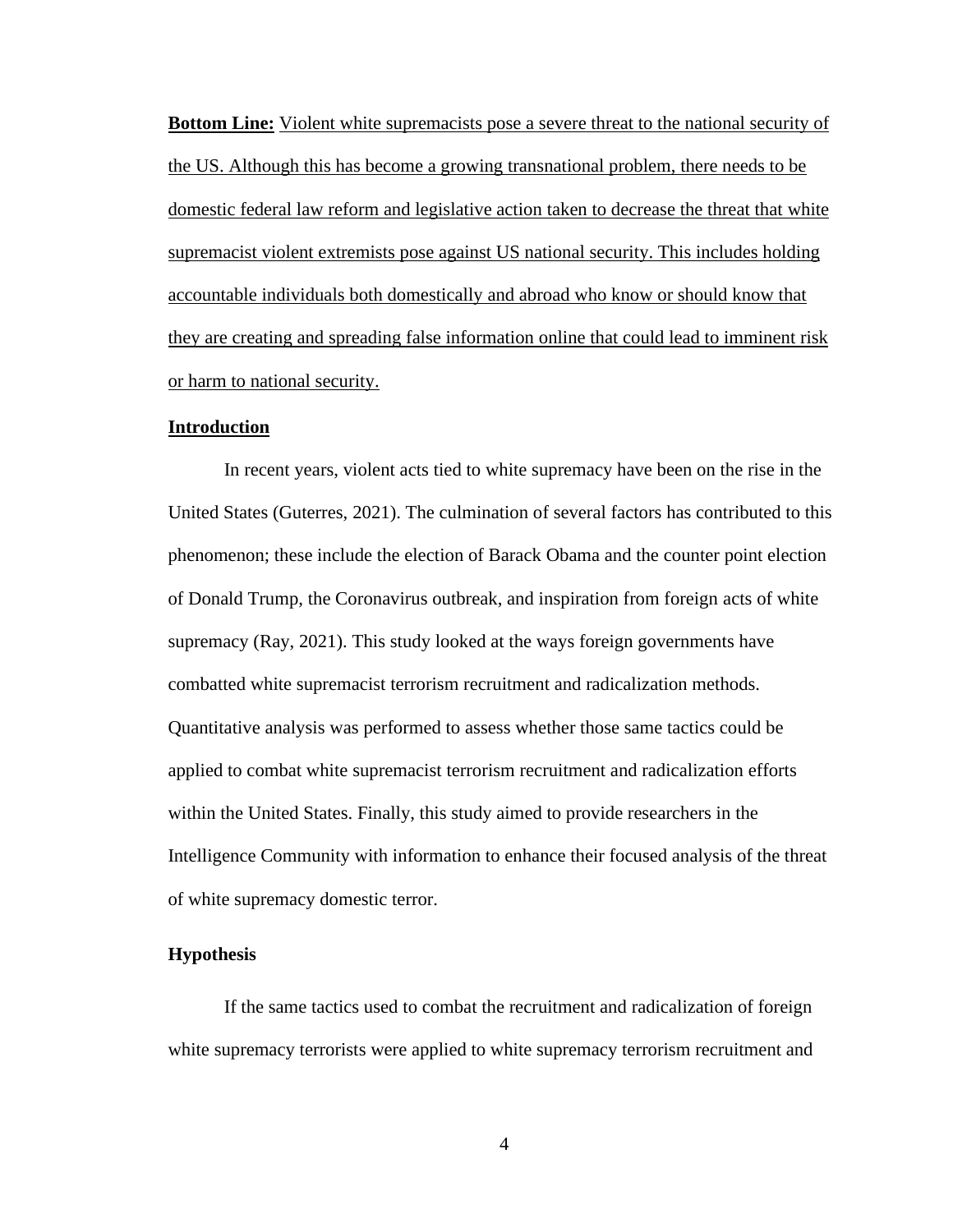radicalization efforts in the United States, they will have scalable effectiveness in reducing the number of related domestic attacks.

#### **Null Hypothesis**

The same tactics used to combat foreign white supremacy terrorism recruitment and radicalization will not be effective in reducing the number of domestic attacks if applied to counter white supremacy terrorism recruitment and radicalization efforts within the United States.

#### **Literature Review**

This section includes a literature review of white supremacy terror both in the United States and internationally. The section serves in part to inform the public about the recently elevated concern of white supremacy terror in the US. Furthermore, due to the substantial lack of data available to the public, this section aims to prove to the Intelligence Community that more research and data collection needs to be performed concerning white supremacy terror in foreign nations and its consideration as a transnational security concern.

#### **Background**

Many people in the United States (US) view terrorism as an overseas problem, particularly Islamic terrorism in the Middle East. Islamic terrorism can be defined as "any terrorist act or campaign which is committed by individuals or terrorist organizations who openly proclaim Islamic motivations behind their acts" (JPOST). For approximately the past twenty years, the US government has focused on combating terrorist threats from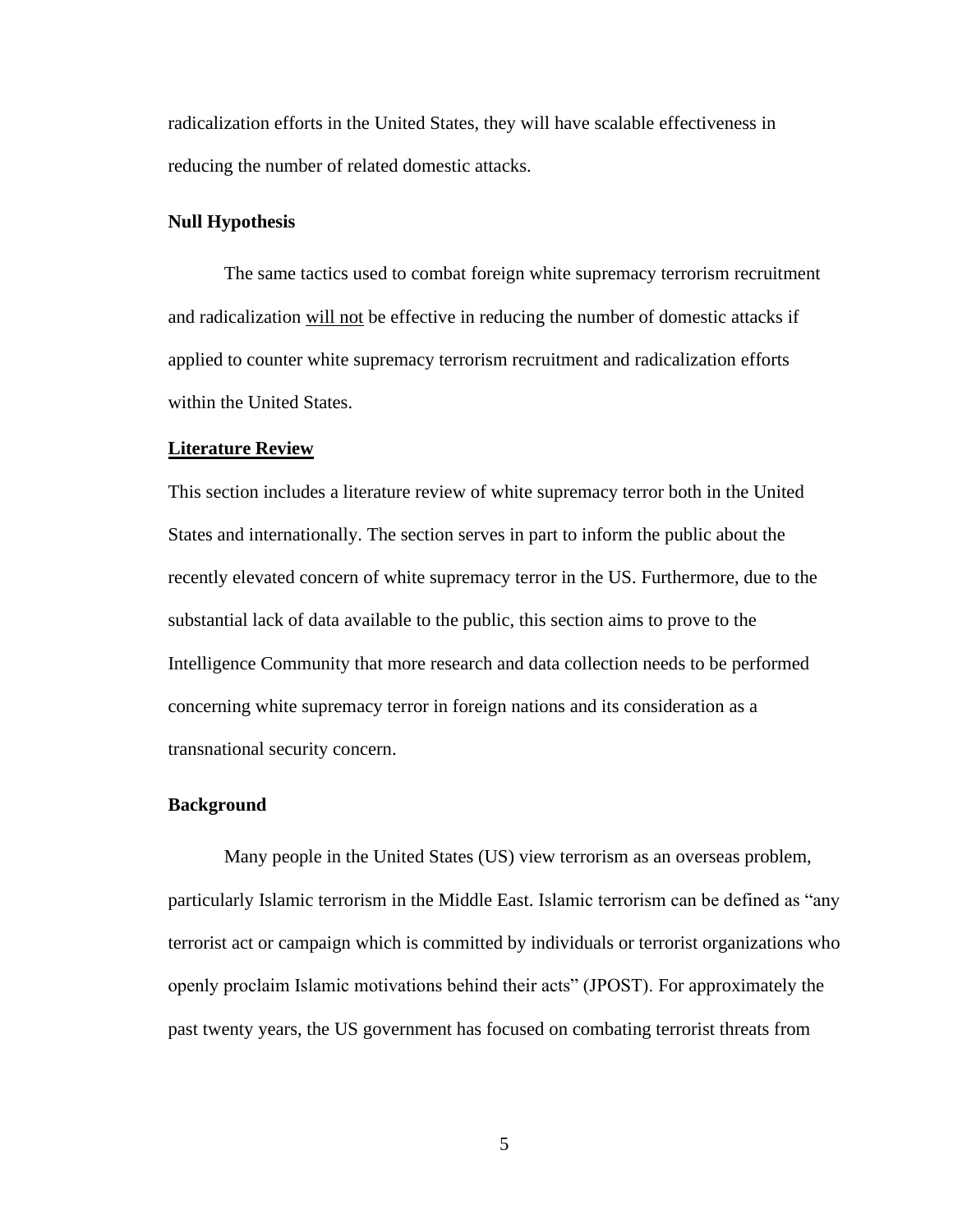abroad like Islamic terrorism; however, in recent years, terrorism has transitioned from an external threat to an internal threat.

In 2019, the FBI released a report which revealed that from 2008 to 2018, "farright extremism was responsible for 73% of all extremist murders in the U.S., whereas Islamic extremism only accounted for 23% of fatalities during that same period" (FBI, 2019). Despite this, the FBI still delegated "80% of its field agents to stopping international terrorism while just 20% to stopping domestic terrorism, including homegrown far-right and white supremacist terrorism" (FBI, 2019).

The far-right extremism that the FBI mentioned is also known as right-wing extremism, extreme right, or right-wing terrorism. According to the Anti-Defamation League (ADL), the extreme right is "used to describe right-wing political, social and religious movements that exist outside of and are more radical than mainstream conservatism" (ADL, 2021). While Islamic terrorism still poses a cognizable threat to the security of the US, it is not nearly as extreme as the current threat of far-right and white supremacy acts of terrorism (FBI, 2019).

The majority of people in the US have only recently realized how large a threat white supremacy poses to the nation's security due to ignorance, denial, or a combination of the two (Kendi, 2021). It took the insurrection in the Capitol on January 6th, 2021 to bring attention to the severity of this threat in the US; nevertheless, the threat of white supremacy terror has been growing since 2015 (Cai, 2019).

Despite the lack of awareness about this threat in the US, the threat has persisted for decades. Many other countries, mainly in Europe, have also been dealing with the threat of white supremacy terror for decades (Auger, 2020). Moreover, in February 2021,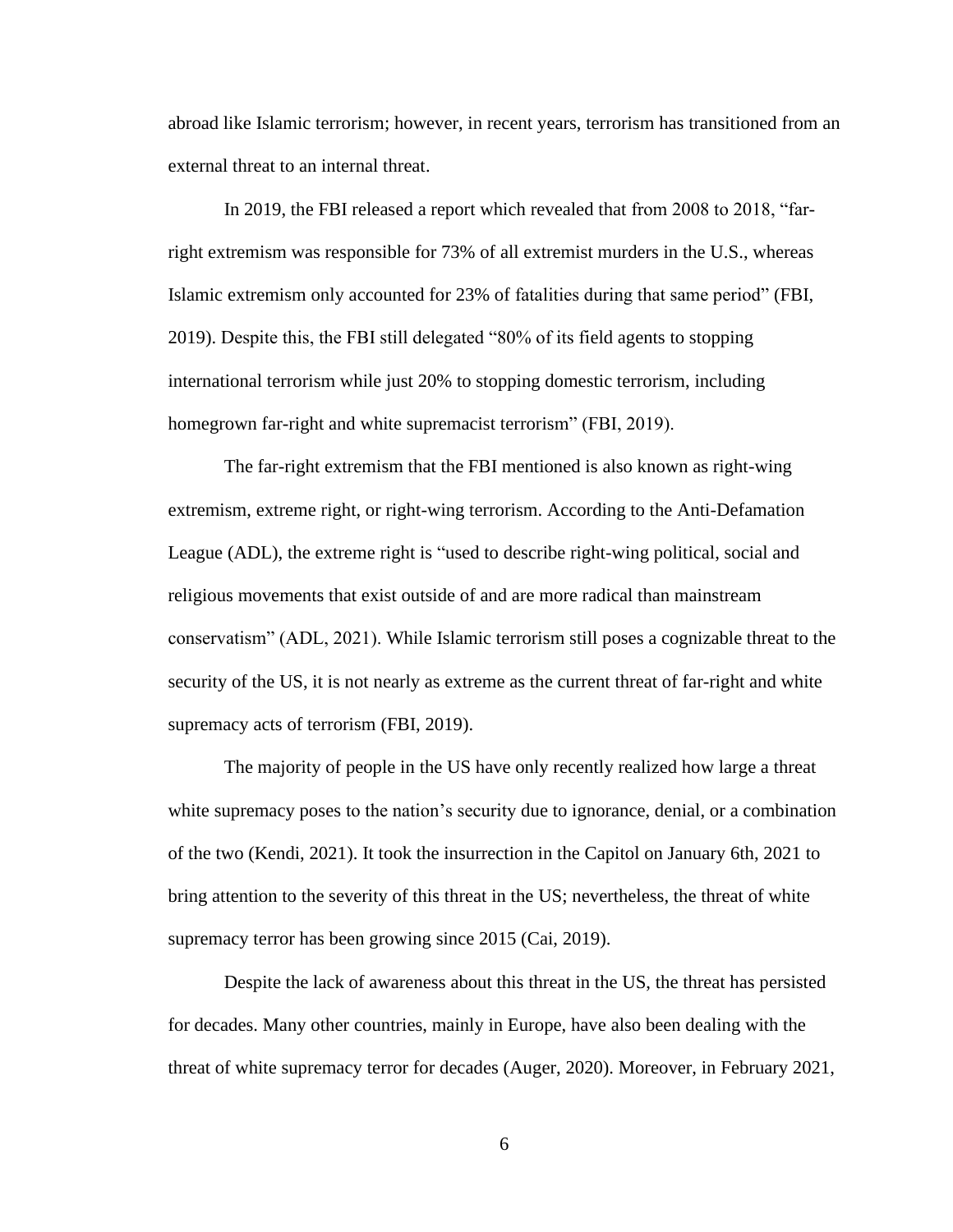the United Nations secretary-general, Antonio Guterres, said that white supremacy and neo-Nazi "extremist movements represent the number one internal security threat in several countries "and that there needs to be "global coordinated action to defeat this grave and growing danger" (Reuters, 2021).

This paper aimed to identify the combative techniques that foreign countries have used to address white supremacy terrorism. Then, it was assessed whether those same methods would be effective if applied to counter white supremacy terrorism in the US. This paper provides members of the intelligence community with information regarding counterterrorism efforts towards domestic white supremacy terror. More specifically, this paper relayed information such as suggestions for data collection, key trends to track while studying terrorist activity, and recommendations to improve national security.

#### **Types of far-right movements**

There are currently two overlapping spheres of right-wing extremism along with several single-issue movements in the US (ADL, 2021). The single-issue movements are movements that are typically associated with the far-right, such as the anti-abortion, antiimmigrant, and anti-Muslim movements (ADL, 2021). The Southern Poverty Law Center claims that "intimidation and other acts of violence are increasingly accepted on the right" (SPLC, 2021). A study conducted by the Center for Strategic and International Studies (CSIS) confirmed this claim and found that the far-right was responsible for 90% of all terrorist attacks in the US during 2020 (CSIS, 2021).

#### White supremacist movement

One sphere of right-wing extremism includes the white supremacist movement. The white supremacy sphere includes submovements such as neo-Nazis and racist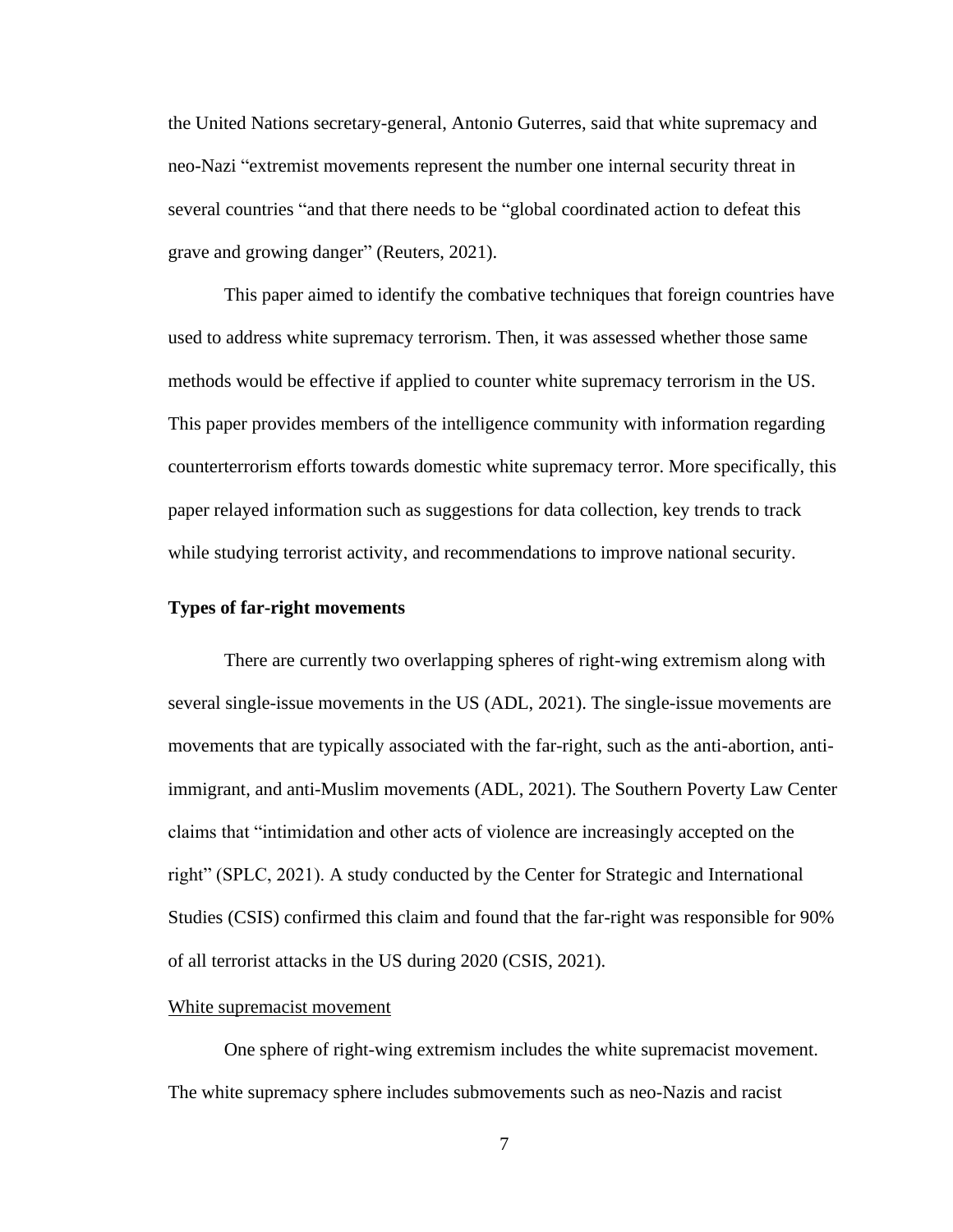skinheads, among others. Unlike how the Ku Klux Klan white supremacy group is exclusive to the US, many neo-Nazi and racist skinhead groups are global entities.

#### Anti-government movement

The other sphere includes the anti-government movement, which is commonly referred to as the Patriot movement (ADL, 2021). The anti-government movement includes submovements such as the militia movement and sovereign citizens (ADL, 2021). The ADL describes the militia movement as a "relatively new right-wing extremist movement consisting of armed paramilitary groups, both formal and informal, with an anti-government, conspiracy-oriented ideology" (ADL, 2021). A differentiating factor between the white supremacist movement and the Patriot movement is that there are people of color within the sovereign citizen movement within the Patriot movement (ADL, 2021).

# **Forms and tenets of white supremacy**

There are multiple forms of white supremacy within the far-right extremist movement; in the US, two prevalent forms of white supremacy are white separatism and white nationalism.

#### White separatism

White separatism is the belief that there should be communities exclusive to white people. The separatism form of white supremacy emphasizes the idea that all non-white, and therefore inferior, people should exist separately from white people (ADL, 2021).

#### White nationalism

The other common form of white supremacy is white nationalism. The ADL explained that the term white nationalism is a "euphemism" for white supremacy that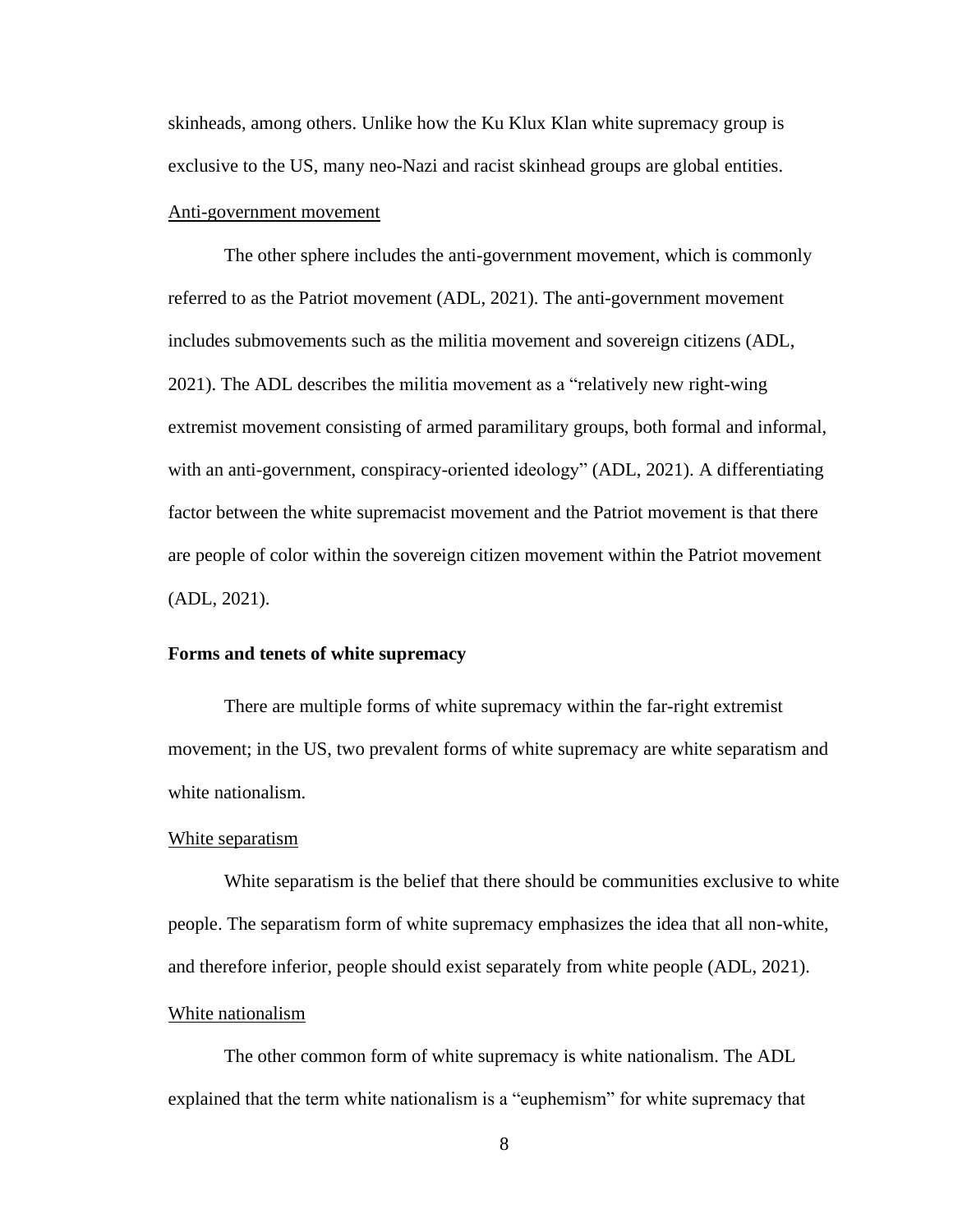originated from white supremacists (ADL, 2021). The SPLC explained that there are currently two different tracks of white nationalism, trump-supporters and accelerationists.

#### *Trump-supporters*

One track of white nationalism consists of people who are focused on Trump's loss in the 2020 election, of whom "do not belong to groups and likely will not join any in the near future" (SPLC, 2021).

## *Accelerationists*

The other track is made up of people who "believe(s) in the strategies of accelerationism" (SPLC, 2021). The Foreign Policy Institute describes accelerationism as "the most inherently violent and dangerous ideology circulating in the global white supremacist extremist movement" because accelerationists "believe that a race war is not only inevitable, but desirable, as it is the only path to achieving white power by bringing about the downfall of current systems of government" (Gartenstein, 2020).

The most notable group with accelerationist beliefs is the Atomwaffen Division (AWD), that can be found in places such as the United States, the United Kingdom, and Germany. Another prominent group with strong accelerationist beliefs is the Base. People in this group hold white nationalist ideas and the majority believe that the US is headed toward a second civil war and hope to accelerate its anticipated timeline (SPLC, 2021).

# Tenets of white supremacy

The ADL identified four key tenets that white supremacists typically believe. The first tenet is that "whites should have dominance over people of other backgrounds, especially where they may co-exist." The next tenet is that whites should live by themselves in a whites-only society." This tenet is aligned with the concept of white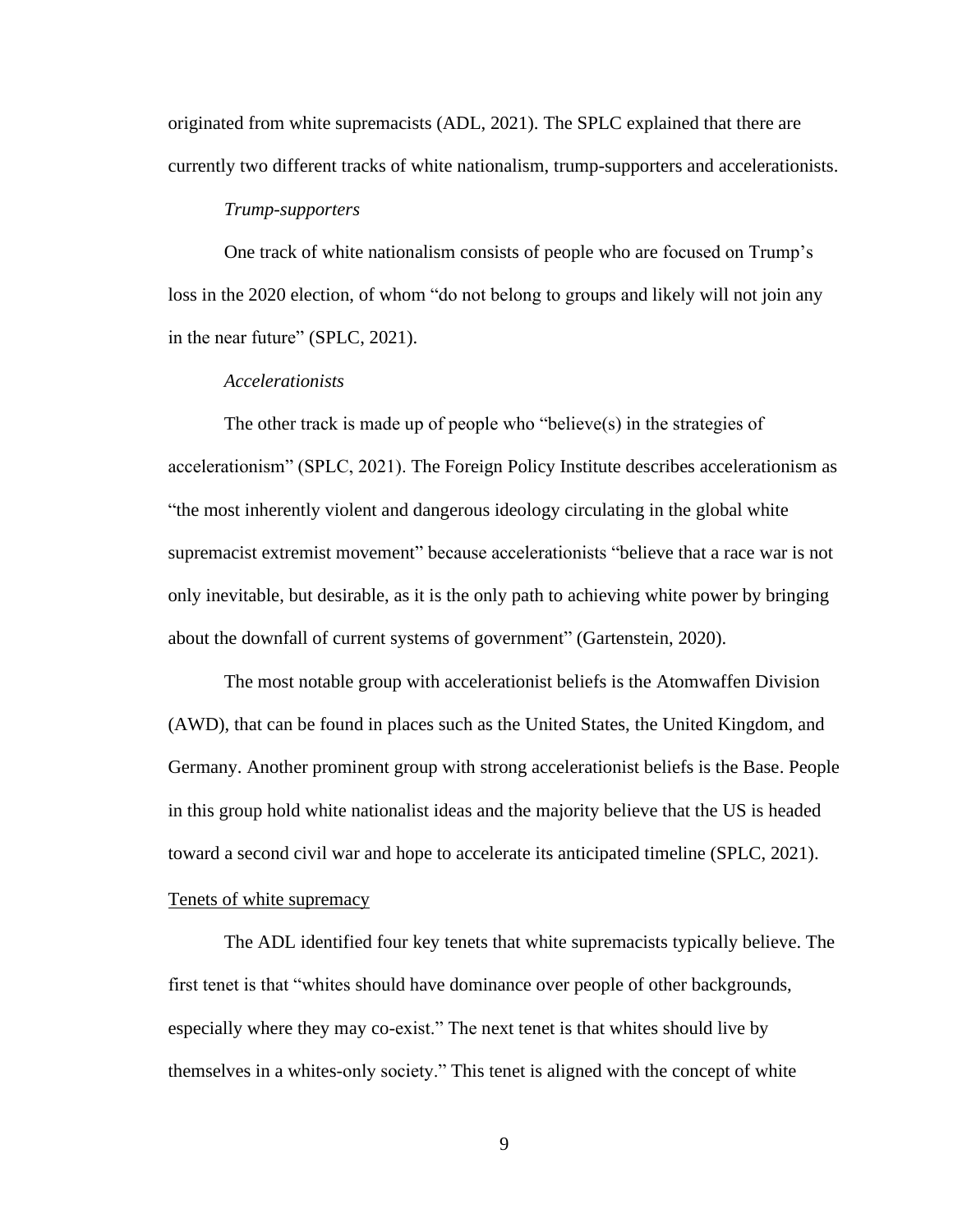separatism. The third tenet is that "white people should have their own 'culture' that is superior to other cultures." The last tenet is that "white people are genetically superior to other people" (ADL, 2021).

# **Sociological and psychological factors that drive susceptible individuals to domestic violent extremism.**

According to the renowned sociologist and author of *Healing from Hate: How Young Men Get Into-and Out of-Violent Extremism,* Dr. Michael Kimmel, feeling emasculated and entitled are two of the leading factors that drive young white men to extremist groups (Kimmel, 2018).

# How feelings of emasculation and entitlement increase recruitment susceptibility

Dr. Kimmel stated in a 2018 interview that "the feeling of being emasculated comes from a feeling of entitlement" and that white supremacy organizations prey on these feelings to increase recruitment (Gilson, 2018). Dr. Kimmel claimed that "almost every one of the guys I talked to was downwardly mobile, lower-middle class," referring to a study he conducted where he interviewed former extremists about the factors that drew them into violent white supremacy groups (Gilson, 2018).

The feeling of being emasculated is derived from the men's perceived failure to provide for their families, claims Kimmel. This feeling is paired with a sense of entitlement due to the belief that white men are more worthy and deserve to be more successful than all other groups of people (Gilson, 2018). On top of this sense of entitlement, there is the fear that whites are being forgotten or overpowered by other races due to the uptake in political correctness and equal rights, particularly in the US.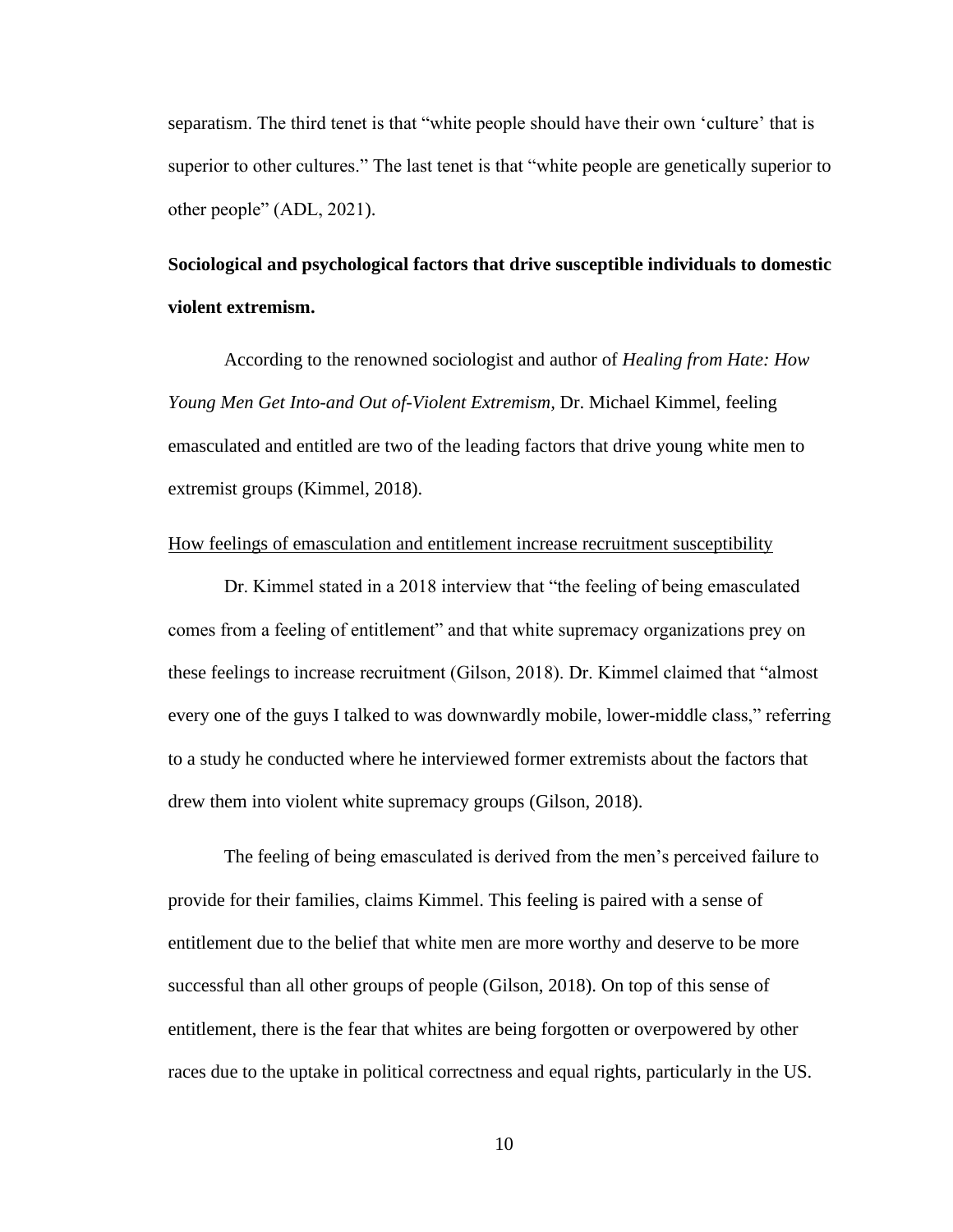Factors such as the perceived right to a particular lifestyle, the insecurity from not providing this lifestyle to your family, or the fear of being overpowered or forgotten are what drive young white males to join violent extremist groups (Kimmel, 2018).

## Risks of unmet psychological needs

Similarly, the FBI created a page directed towards teenagers that explained how unmet psychological personal needs could lead to radicalization and violent extremism. The seven personal needs and their risks if not fulfilled are the following:

- *Power*: Those who wish to control or feel superior to others may be attracted to violent extremism.
- *Achievement*: Those who want to make a positive difference in life may falsely think that they can do that by taking part in violent or hateful attacks.
- *Affiliation*: Those who are looking for new friends may wrongly believe that they can find beneficial companionship in violent extremist groups.
- *Importance*: Those who seek recognition and attention may turn to violent extremism, even if it means hurting other people.
- *Purpose*: Those looking for purpose in life may be drawn to the clear-cut yet twisted ideologies of violent extremism.
- *Morality*: Those who are afraid of different viewpoints and lifestyles may be attracted to violent extremism or hate groups.
- *Excitement*: Violent extremism may offer a false promise of excitement and glamour to those who are bored with life.

In summary, violent extremists often target people "who lack a sense of purpose or identity" or by "tapping into your [their] personal problems" (FBI, 2019).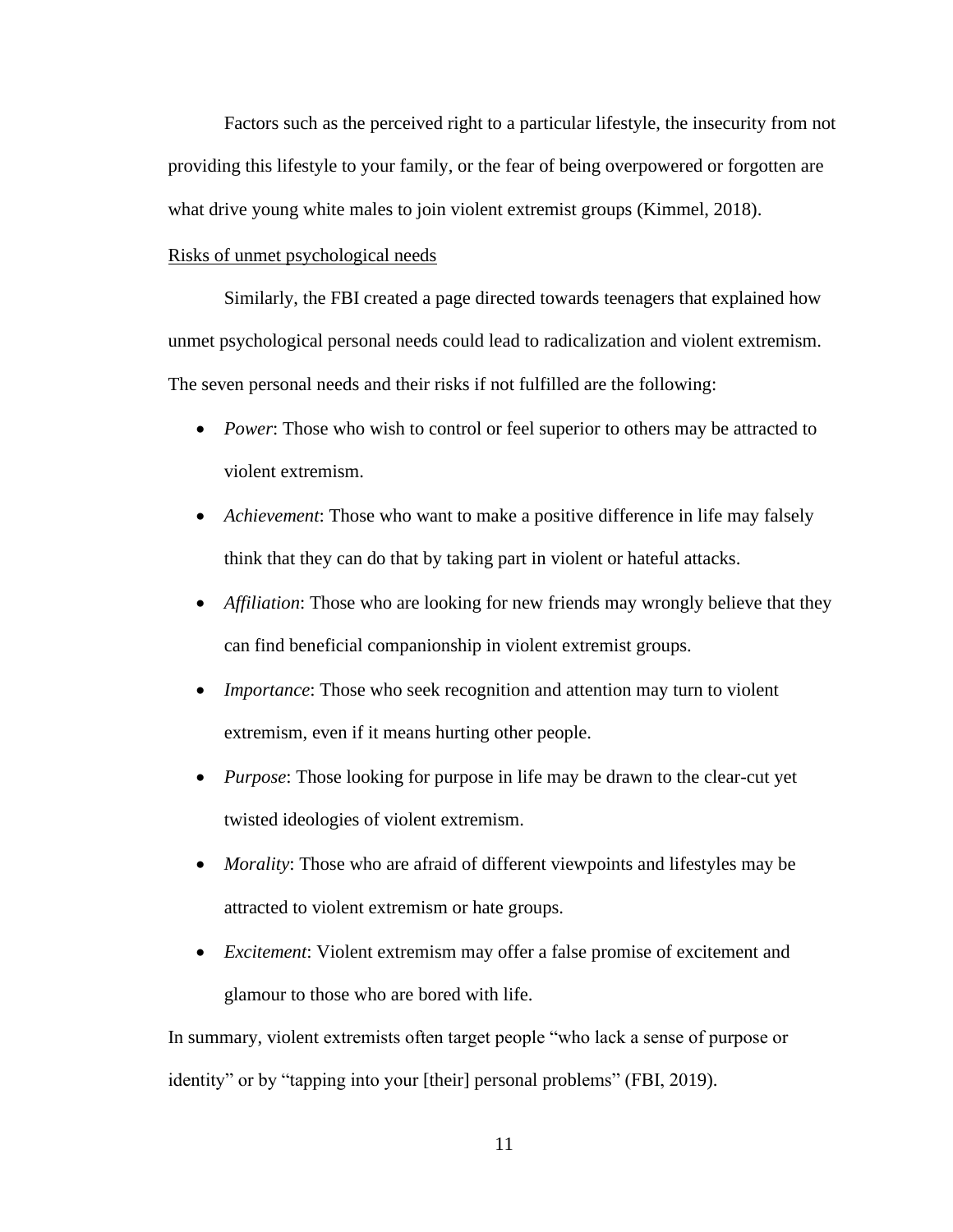#### **Violent extremism recruitment methods and tools**

Even though there "remains no sole radicalization method attributed to white supremacy extremism," white supremacist extremists become radicalized most often through a combination of online and in-person methods (Blazakis, 2019).

## Online recruitment

The most common way white supremacist extremists recruit is with propaganda. The ADL reported that white nationalist ideology accounted for nearly 80% of all 3,566 extremist propaganda incidents in 2020 (Johnson, 2020). Extremist propaganda is biased and misleading information used as a tool to compel and trick susceptible persons into believing a particular ideology or point of view. Extremists create this propaganda by "twisting facts" to fit their agenda (FBI, 2019).

Violent extremist propaganda can typically be found in places online such as "email, social media, websites, forums, and blogs" (FBI, 2019). Other online tools include chat rooms, internet games, and apps (FBI, 2019). Some of these websites include DLive, Twitch, and Facebook (Rotella, 2021). The SPLC divulged how the internet has enabled groups like racist skinheads, for example, to "communicate and link up as never before" (SPLC, 2012). Additionally, the former director of the SPLC Intelligence Project said that "the dynamics that created today's growing accelerationist terrorist problem originated in cyberspace" (SPLC, 2020).

## Appeal of online recruitment

There are numerous reasons why an extremist recruiter would find online recruitment appealing. Some of these reasons include legitimacy and appearance, unconventional opportunities, convenience, and anonymity and secrecy.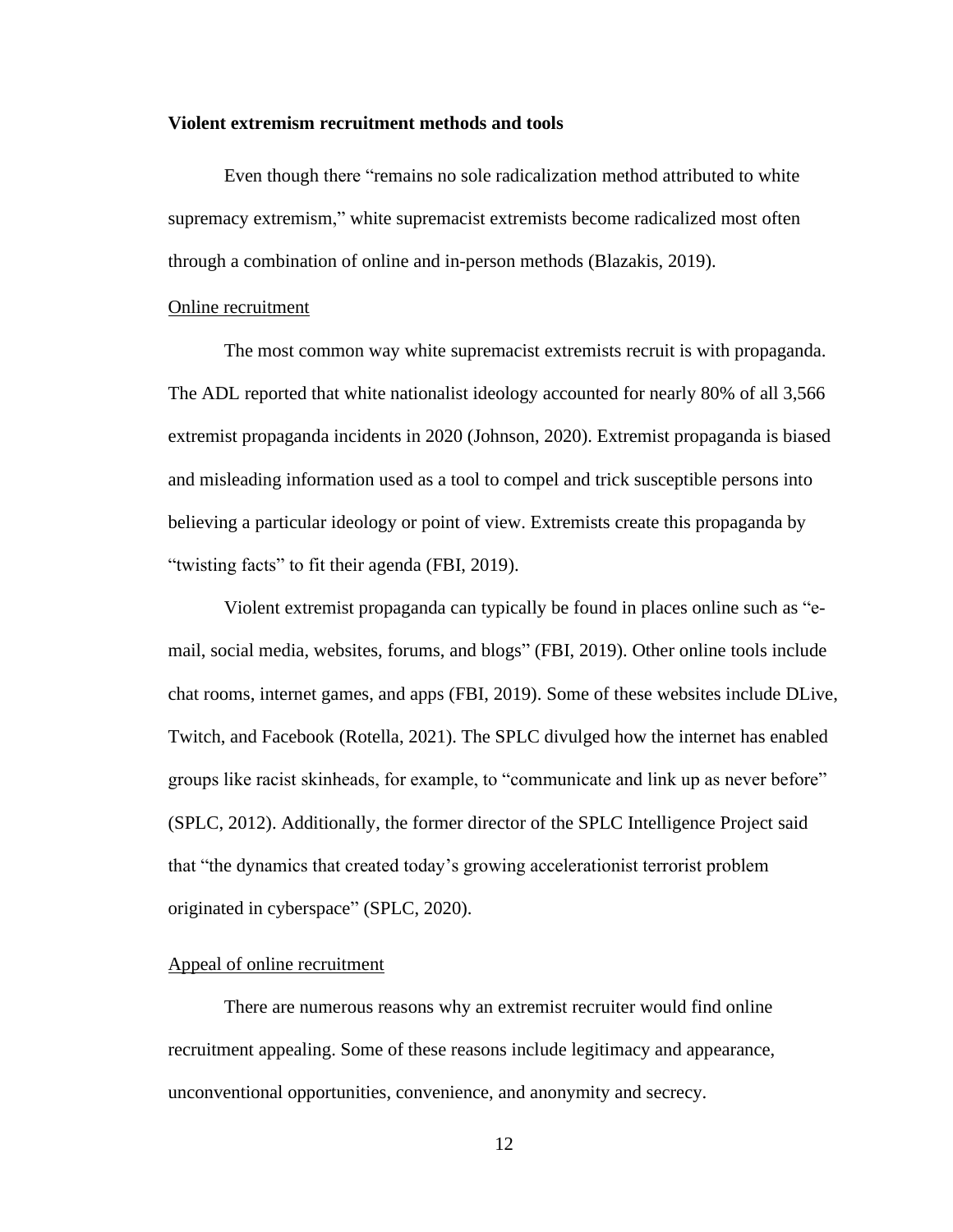#### *Legitimacy and appearance*

First, a recruitment operation appears more legitimate with social media accounts and a webpage, compared to an operation where information is passed through word-ofmouth. In addition, recruiters can make their organization seem a lot bigger and more established than it truly is. Finally, recruiters can mask their real website and make the site appear like a different type of web page at first glance.

#### *Unconventional opportunities*

Second, recruiting online provides recruiters with opportunities they would not typically have, such as talking to a young teenager. While recruiting in person, it is sometimes difficult for recruiters to reach a younger audience due to the usual places where they scope out susceptible individuals. Some of these places include bars or "white power" concerts, which teens would be too young to attend.

#### *Convenience*

Next, recruiters can use mobile devices to connect with someone at any time of the day and from anywhere in the world. For this reason, transnational recruitment and radicalization is a constantly evolving threat and a large concern. Lastly, online recruitment is appealing to recruiters because it is convenient. Recruiting online allows you to have multiple conversations simultaneously. Online recruiting does not demand an immediate response like in-person conversations do, which is helpful for conversations from two different time zones.

## *Anonymity and secrecy*

Finally, as mentioned, recruiters have the option to remain anonymous and protect their identity. Recruiters can pose as whomever they want online and can "catfish", or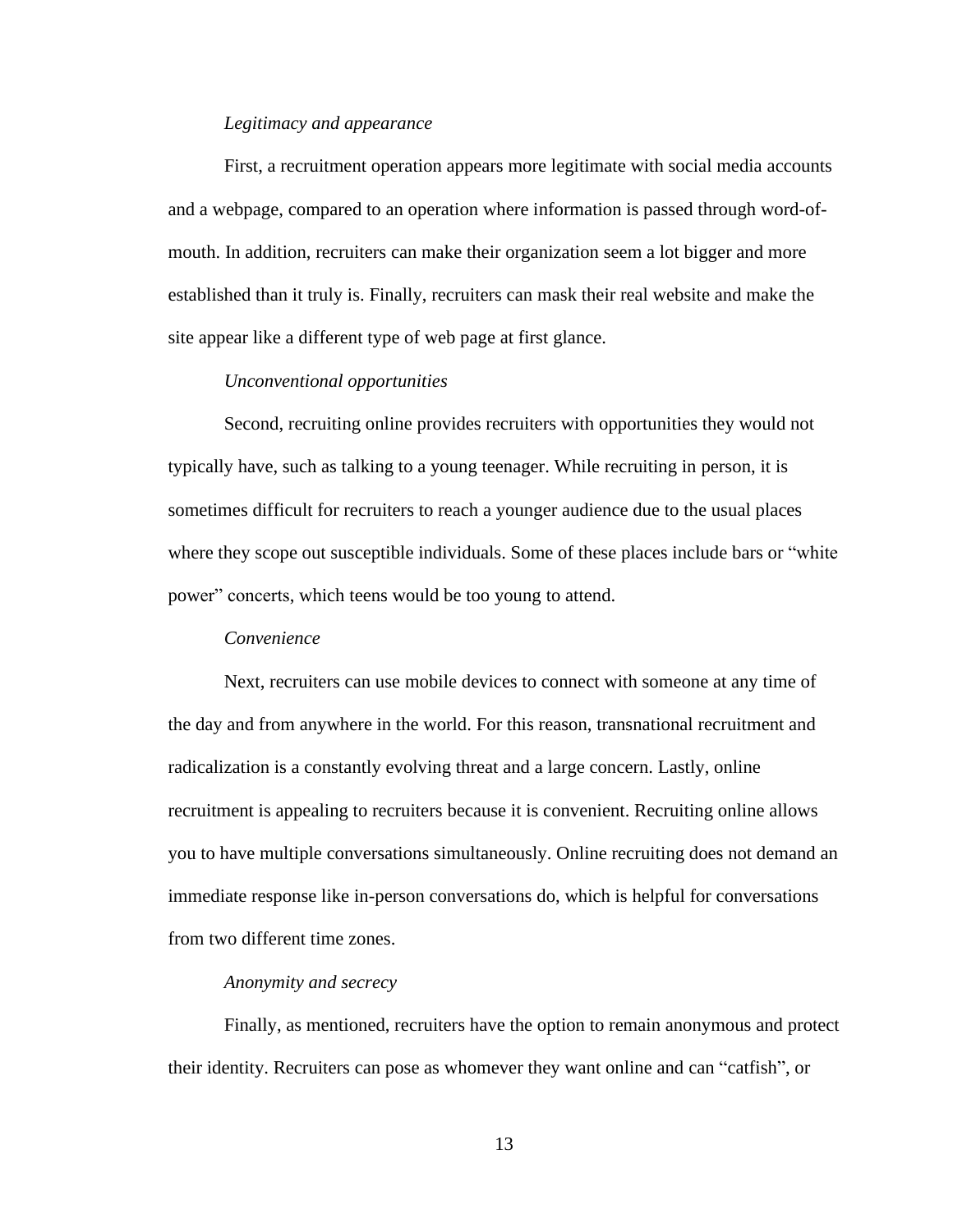trick, unsuspecting teens. Anonymity helps a recruiter keep their online activity a secret. It also keeps them safe from people finding out private information like where they live, their workplace, and their family. Lastly, according to the National Institute of Justice, anonymity makes police tracking more challenging and at times impossible (National Institute of Justice, 2020).

#### Inspiration from manifestos and other writings

The CSIS reported that "white supremacists draw inspiration from individuals abroad and at home" (CSIS, 2020). Individuals may develop radical ideas or become inspired by manifestos written by other violent extremists. Recent violent white supremacist attackers who wrote manifestos include Patrick Crusius, the shooter at a Walmart in El Paso; Brenton Tarrant, the shooter in Christchurch in New Zealand; and Dylann Roof, the shooter in Charleston church in South Carolina (Engel, 2020). Patrick Crusius, for example, cited Brenton Tarrant as inspiration for his actions.

Finally, in addition to manifestos, violent extremists may also become inspired by writings that are not directly linked to attacks. One well-known example is William Luther Pierce's 1978 novel, *The Turner Diaries*. According to the International Centre for Counter-Terrorism, this novel has inspired over 200 killings and was also cited by the Oklahoma bomber, Timothy McVeigh (ICFCT, 2020). These manifestos are online, which contributes to the increasing threat of domestic and transnational recruitment and radicalization.

#### **COVID-19's effect on recruitment and radicalization**

The Department of Homeland Security's Homeland Threat Assessment of October 2020 explained how the pandemic was speeding up the radicalization process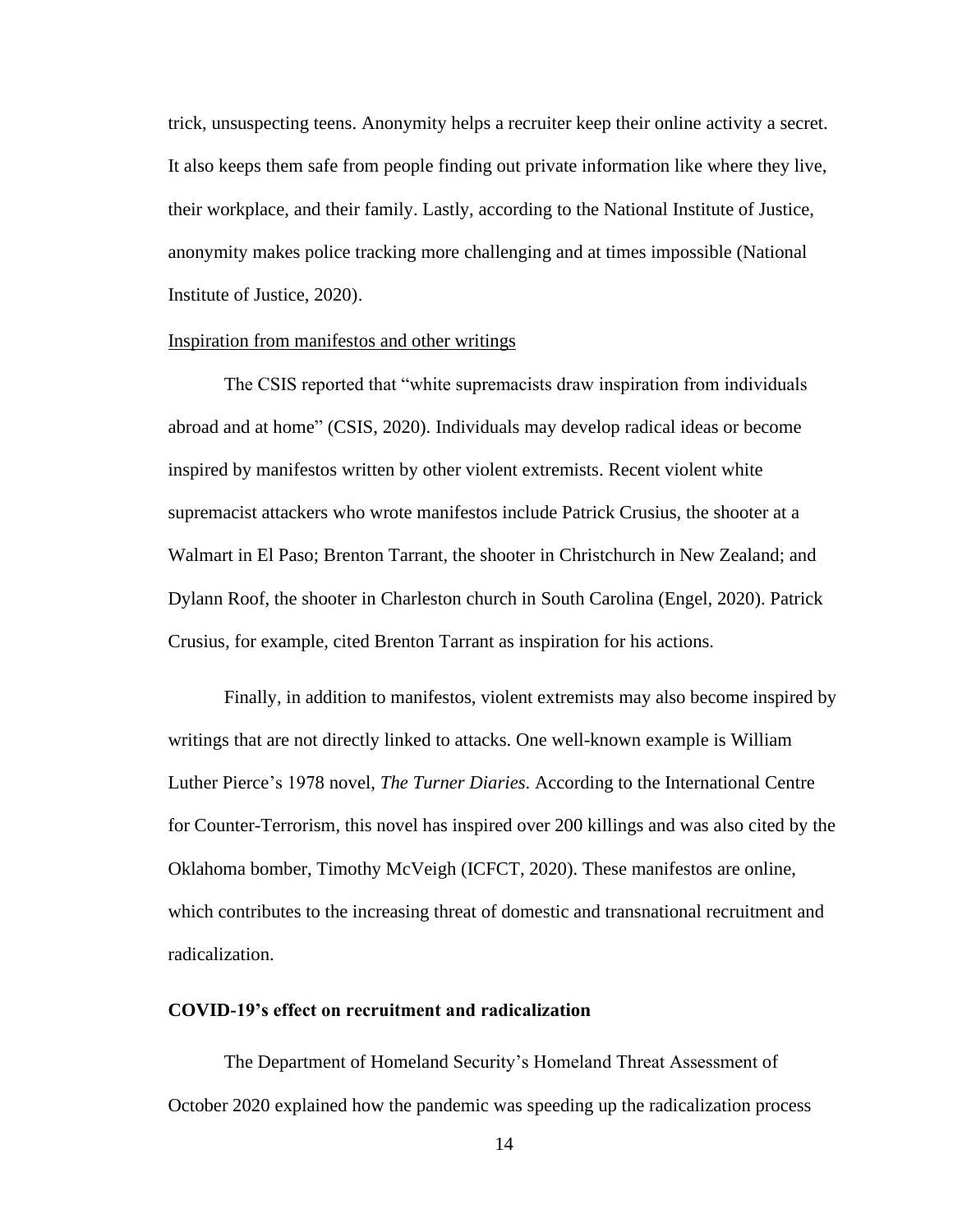and how "the COVID-19 pandemic creates an environment that could accelerate some individuals' mobilizations to terrorism... and willingness to engage in acts of targeted violence" (DHS, 2020). Some of the causes behind this rapid breeding environment for extremism include increased internet usage, mistrust of the government, and fear.

# Increased internet usage

Once people were stuck at home in quarantine due to the COVID-19 pandemic, online activity and internet usage increased (Wolf, 2020). The United Nations Counter-Terrorism Committee Executive Directorate reported that distance learning for school children has "led to a dramatic increase in unsupervised internet activity among young people, who could be exposed to terrorist messaging" on various online platforms (CTED, 2020). Furthermore, the Combatting Terrorism Center at West Point reported that "the prowess of extremist groups to recruit online…is only amplified in a period of physical distancing and social isolation" (Cruickshank, 2020). Therefore, the pandemic allowed terrorists and extremists to conduct disinformation campaigns and spread radical ideas to a larger audience than before the pandemic (Cruickshank, 2020).

## Distrust of the federal government

Secondly, the widespread distrust of the federal government also contributed to the rapid increase of online extremist recruitment and radicalization. At the beginning of the pandemic, there was an elevated level of distrust of the US federal government (Donna, 2021). Some people lost trust in the government because they felt that mandating masks and declaring shutdowns were infringements upon their rights as free citizens. However, others lacked trust in the science that the government was using to make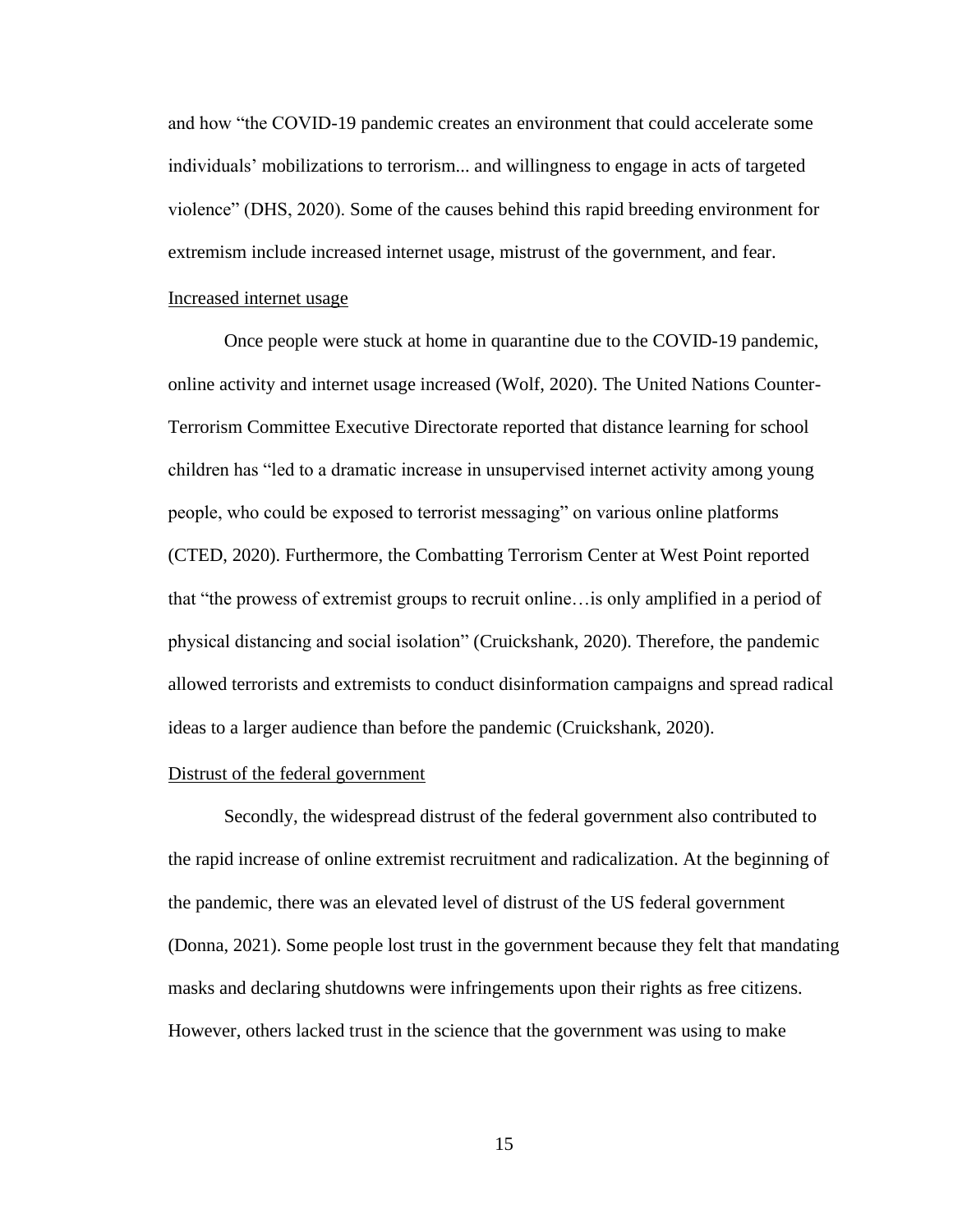informed decisions. Terrorists preyed on this belief that the government's services and information were becoming less important.

#### Heightened level of fear

Finally, the heightened fear that exists during the pandemic also added to the threat that violent extremist recruitment and radicalization pose online. The pandemic caused millions to lose their jobs, which made people "anxious about the future, eager for a sense of community and purpose, and looking for belonging and answers," according to a study conducted by the International Center for the Study of Violent Extremism (Speckhard & Ellenberg, 2020). As a result, these individuals were susceptible to recruitment because terrorist recruiters "have the skills to develop close bonds over the internet and to incite people to violence without ever meeting in person" (Speckhard & Ellenberg, 2020).

# **President Trump's influence on hate and the insurrection in the US Capitol on January 6th, 2021**

An FBI data collection from 2019 shows that hate crimes increased in the US by nearly twenty percent during President Trump's term. Data revealed that 57.6% of hate crime attacks in 2019 were racially or ethnically biased. Moreover, over half of the known offenders of these racially or ethnically motivated attacks were white (FBI, 2019). Additionally, white nationalist hate groups increased by 55% throughout Trump's term. Another study found that counties that voted for Trump had the most significant marginal increases in white supremacist attacks (Katrina, 2021).

In addition, Trump's presidency also involves possible charges of sedition in connection to the insurrection in the Capitol. However, President Trump's level of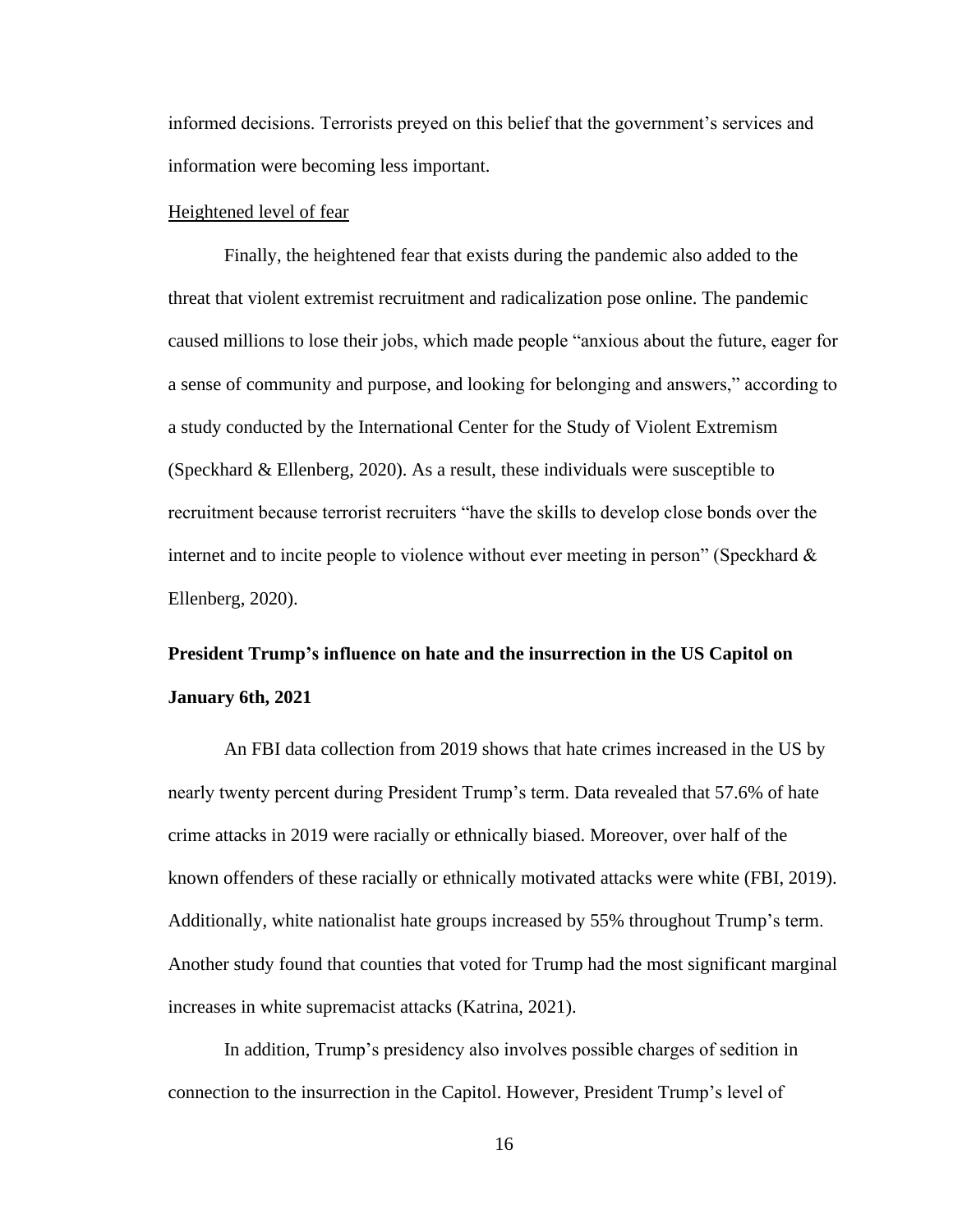involvement in the insurrection is still under investigation. During the first presidential debate on September 29th, 2020, President Trump was asked to condemn violent white supremacist and militia groups. Instead, he addressed the Proud Boys on live national television and said, "stand back and stand by" (Collins, 2020). The Proud Boys were one of the groups that were later involved with the insurrection (Moffitt, 2021). Additionally, for weeks leading up to the insurrection, Trump had been telling his supporters that there was going to be a "BIG protest rally" in D.C. on that day and that they needed to fight (Sherman, 2021).

On January 6th, 2021, thousands of Trump supporters showed up for a Trump rally in Washington D.C. Meanwhile, Congress was in the Capitol building to certify the results of the 2020 US presidential election. During the speech, President Trump claimed the election was "stolen" from him and his supporters (Kahn, 2020). Immediately after the speech, hundreds of white supremacists joined the rally mob and stormed the US Capitol building. This was the first the building was breached by force since the war of 1812 (AOC, 2012).

Following the insurrection, attention turned towards the threat of white supremacist terror. As anticipated by the Department of Homeland Security, domestic violent extremists posed a severe threat to the national security of the US. Senior advisor at RAND, Brian Jenkins, stated that "a branch of the federal government has not been so seriously threatened since  $9/11$ ," referring to the takeover of the Capitol (RAND, 2021).

On March 22, 2021, the federal prosecutor in charge of leading the criminal investigation into the assault on the Capitol, Michael Sherwin, revealed that he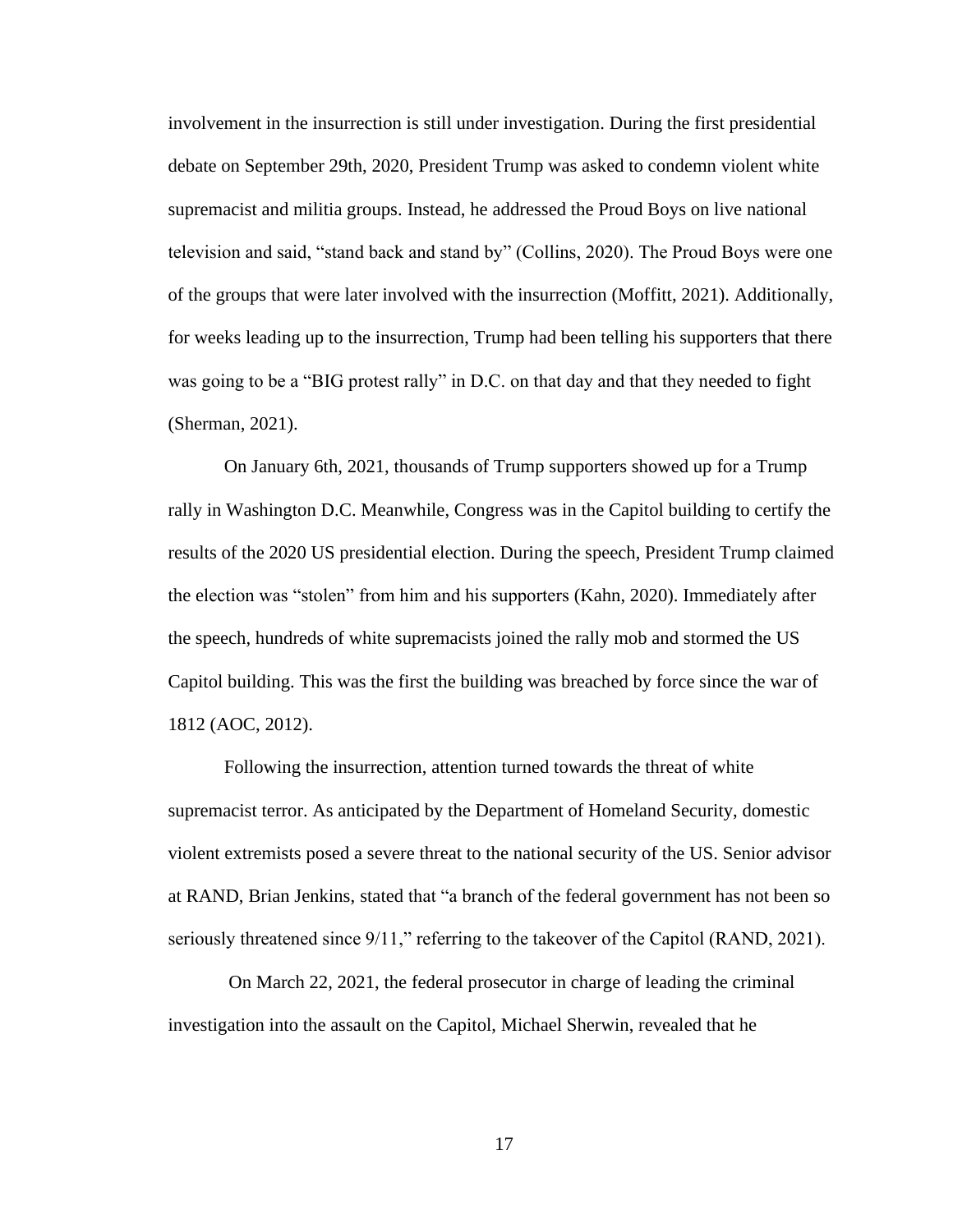"believe[s] the evidence is trending towards" sedition, and that "the facts do support those charges" (CBS, 2021).

## **Foreign Country Comparisons**

This section provides background information about the white supremacy violence that the following five countries have experienced within the past decade: Germany, Russia, Canada, United Kingdom, and France.

#### Germany

Racism in Germany is still prevalent, despite the reform efforts after WWII. A distinguished German journalist, Ferda Ataman, brought attention to some of the mistreatment and inequity that exists throughout the country. Ataman revealed that over 90% of German state and federal lawmakers are white, even though more than a fifth of the population is immigrants (Nicholson, 2021). Moreover, she said racism there exists in a "wide-range from everyday microaggressions to institutionalized discrimination and racial profiling in policing to de facto segregation in schools" (Nicholson, 2021).

Other race-related issues in Germany include violent opposition to immigration, white nationalist groups, and neo-Nazis (Stanley, 2018). Race-motivated crime rates soared in Germany in 2015. This elevated rate was due to the mass migration of hundreds of thousands of Syrians who were seeking asylum during the Syrian Refugee Crisis (Gehrsitz, 2017). There is a similar mindset that exists among a small community within the US (Ekins, 2021).

White nationalists, neo-Nazis, and skinheads frequently come to Germany from places like the US and Europe to listen to "hate rock" music and share their extremist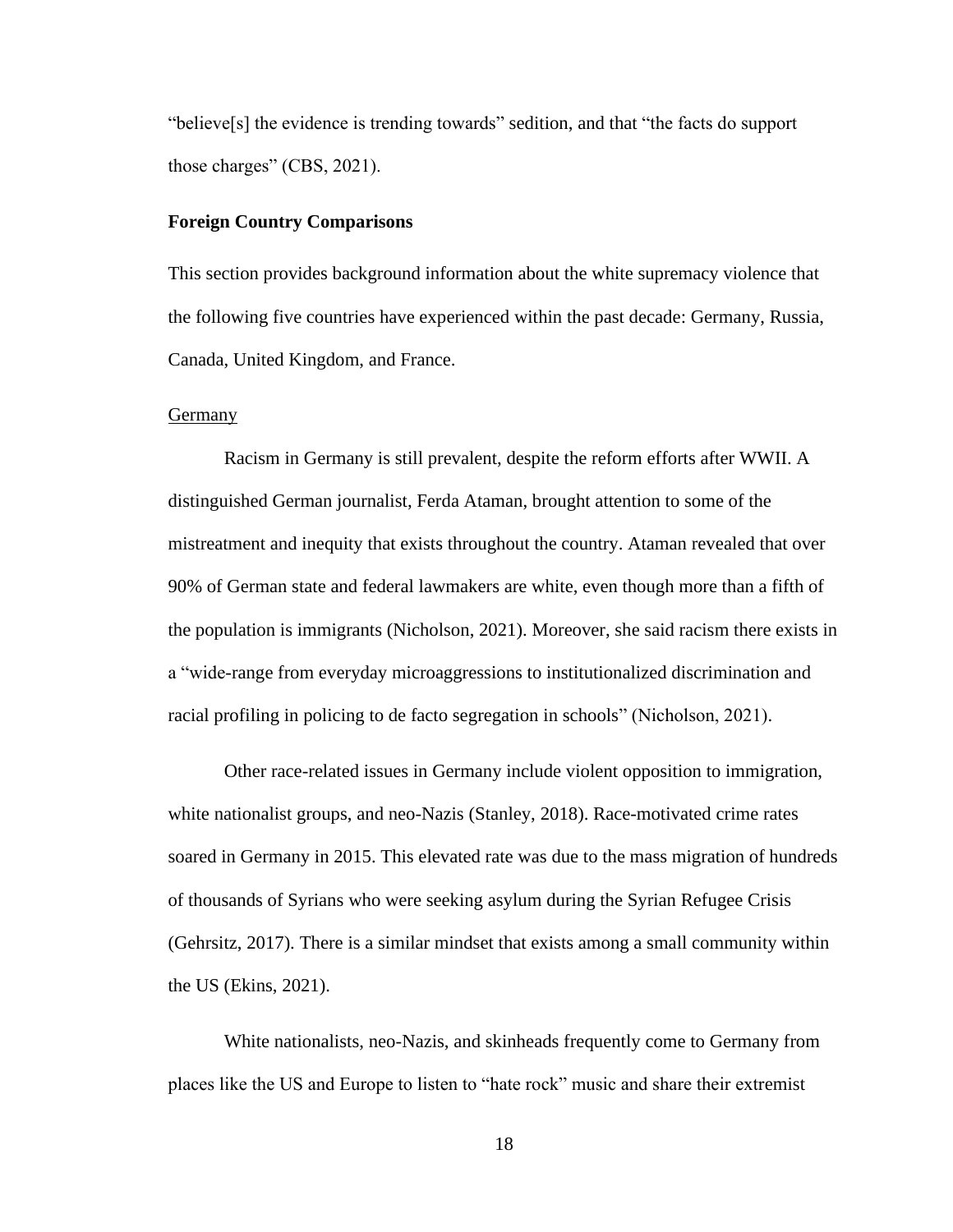"ideas and strategies" (Engel, 2021). One prominent group in connection to this neo-Nazi music was Combat 18. Interior Minister Horst Seehofer stated that the Combat 18 Germany chapter "enjoys great respect within the far-right extremist scene" and is regarded as a symbol of violent extremism (NBC, 2020). This group participated in firearms training, illegally transporting ammunition, and the murder of a German politician (NBC, 2020).

Another prominent neo-Nazi group in Germany is the Atomwaffen Division Deutschland (AWD Deutschland). A common misassumption is that the Atomwaffen Division was formed in Germany, but this was not the case. Although the group's name, "Atomwaffen," is German for "atomic weapons," the group was formed in the southern US. The organization spread rapidly due to an online neo-Nazi website, Iron March. The Iron March website was taken down in 2017, but the group had already expanded its reach and established connections in countries such as Germany, Russia, Canada, and the United Kingdom (UK). This group is an example of the growing transnational threat of white supremacy.

## Russia

In January 2017, the Office Director of National Intelligence (ODNI), released an assessment on Russia's activities and intention in the 2016 elections. The ODNI confirmed that the US was the target of Russian disinformation campaigns during the recent elections (United States, 2017).

The Russian Imperial (RIM) poses a severe threat to the national security of the US. The RIM maintains contact with white supremacist groups in the US and aims to fuel the extremist beliefs. They also funded violent extremist activity (MMP, 2021). This has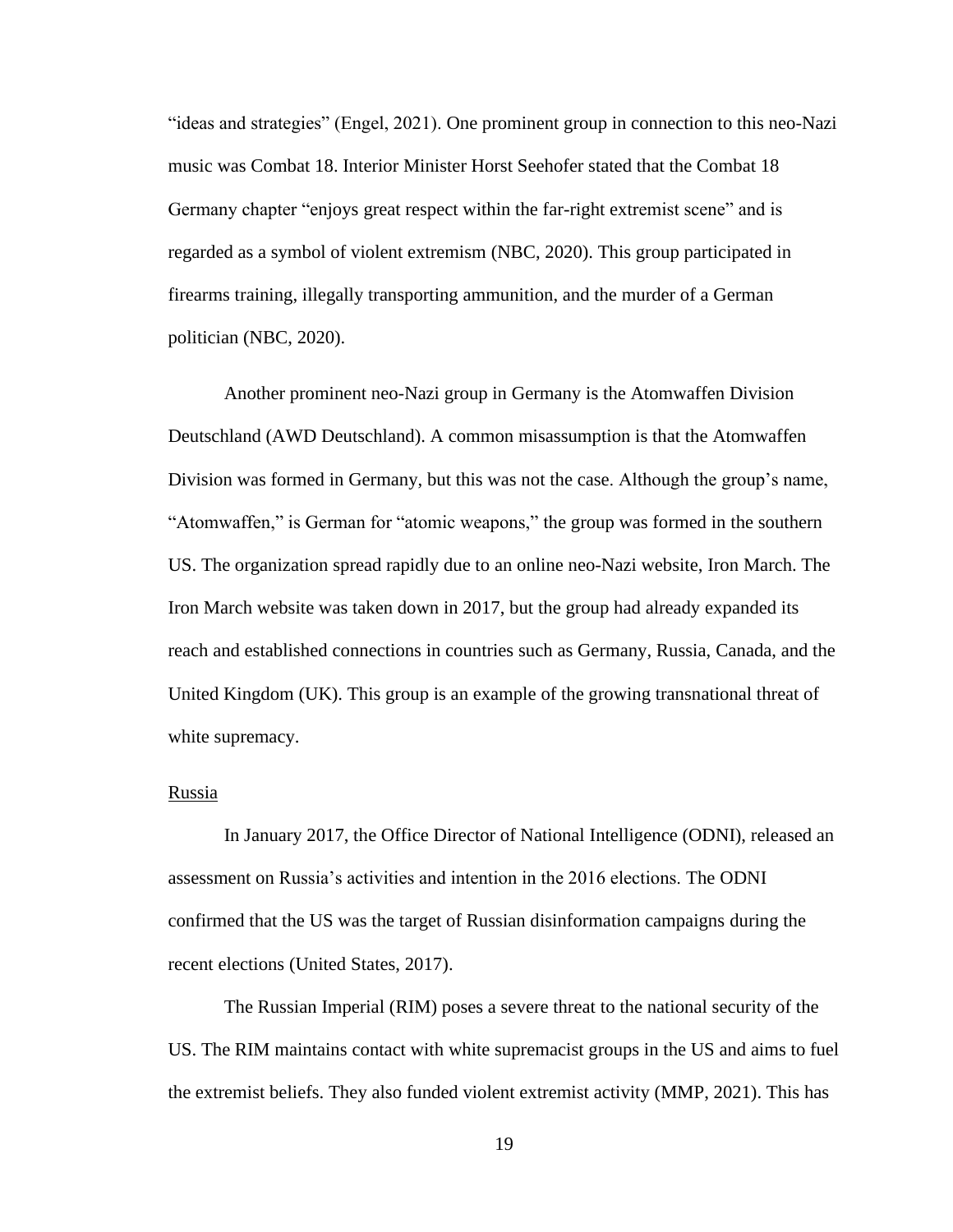increased their role in the transnational white supremacist movement (MMP, 2021). Another main concern is that the group has provided paramilitary training to Russian nationals, Germans, and Ukrainians (Al Jazeera, 2020). The Kremlin has done nothing to address the white supremacy within Russia.

# Canada

There are many commonalities between the US and Canada regarding deeprooted systemic racism and white supremacy. Like the US, Canada also has a dark past of the KKK, segregation, and the mistreatment of indigenous people (Hopper, 2021). The trend has continued, and Canada is host to many of the same issues that exist within the US, including white supremacy.

As explained above, President Trump refused to denounce violent white supremacy on live national television and instead addressed the right-wing extremist group, the Proud Boys, and told them to "stand back and stand by." The US and Canada have several other white supremacy groups in common such as the Base (Rotella, 2021). Paramilitary training is also increasing throughout both nations. One major concern is the anti-government militant group, the Three Percenters. This group has expanded its agenda and now works with white supremacy groups. The main concern is the group's paramilitary training and stockpiling of weapons.

# United Kingdom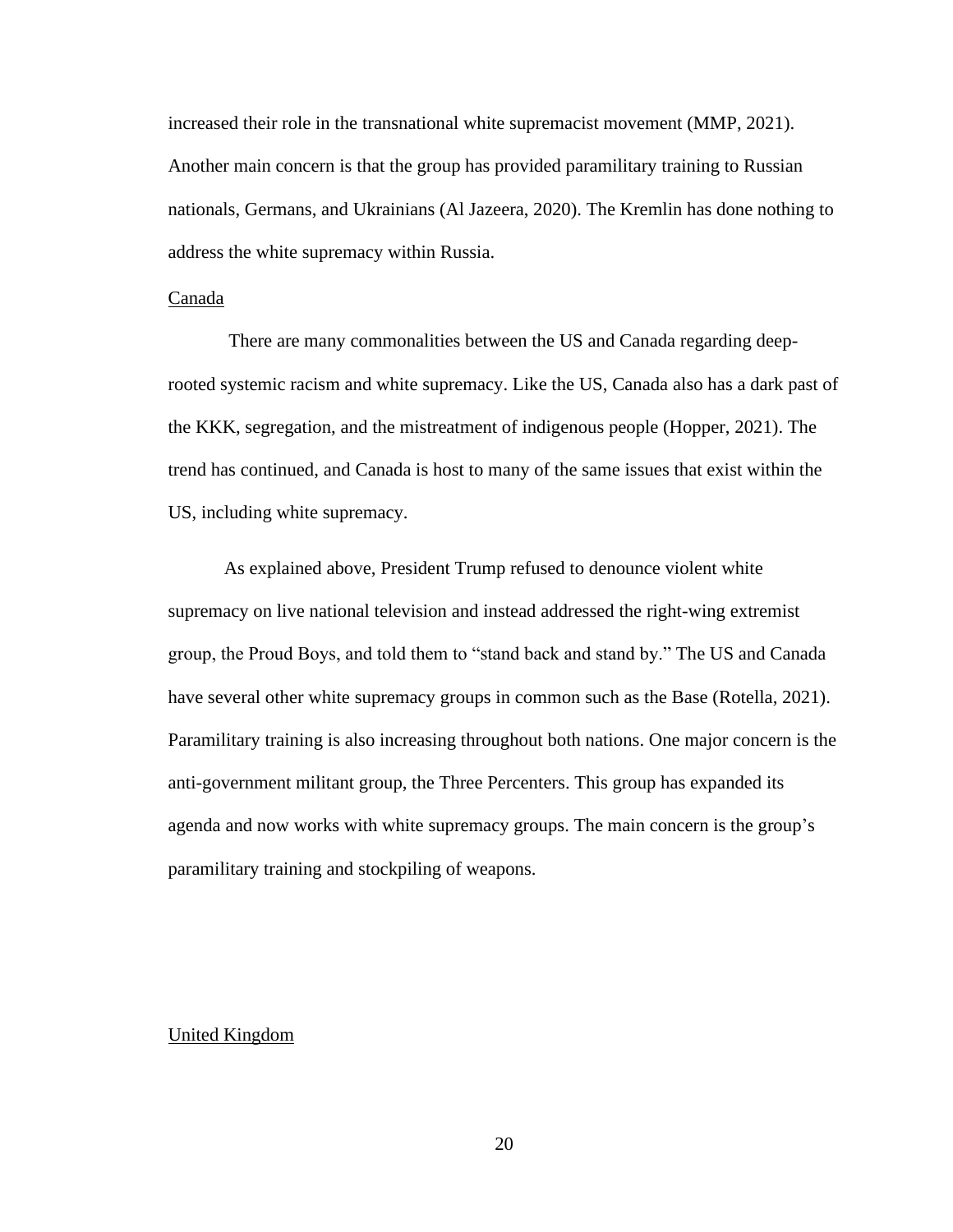On June 23, 2016, there was a referendum on the United Kingdom's membership in the European Union (EU). The United Kingdom voted to leave the EU, in part to control the number of immigrants entering the country from other EU states. There was a spike in racially motivated hate crimes after the campaign due to the spread of disinformation by people such as Nigel Farage (Lee, 2016). In June 2016, Farage insinuated that the migrants from the EU states were a threat to British women because of possible sexual attacks (Elgot, 2016).

Similarly, Donald Trump claimed that Mexican immigrants are rapists because women were "being raped at numbers never seen before" (Salama, 2018). In addition, there was a preexisting high level of "Euroskepticism" that was amplified by the poor performance of European economies. Many people had the misconception that the migrants were there seeking asylum; however, most were coming for school or work due to high unemployment rates in their home nations (Migration Observatory, 2020).

As aforementioned, the Atomwaffen Division (AWD) expanded from the southern US throughout Eurasia. In 2018, the SPLC reported that multiple individuals throughout the UK were "corresponding with AWD members over Discord, an online gaming chat platform" (SPLC, 2020). Currently, the UK is focused on the Atomwaffen Division. The AWD formally disbanded in March 2021 but reemerged as the National Socialist Order on April 20, 2021. The UK Home Secretary moved to proscribe Atomwaffen Division as a terrorist organization (U.K. to Ban…, 2021).

#### France

Unlike the US, France does not formally collect data about race or religion. Instead, France keeps statistics about things such as socioeconomics (Donadio, 2020).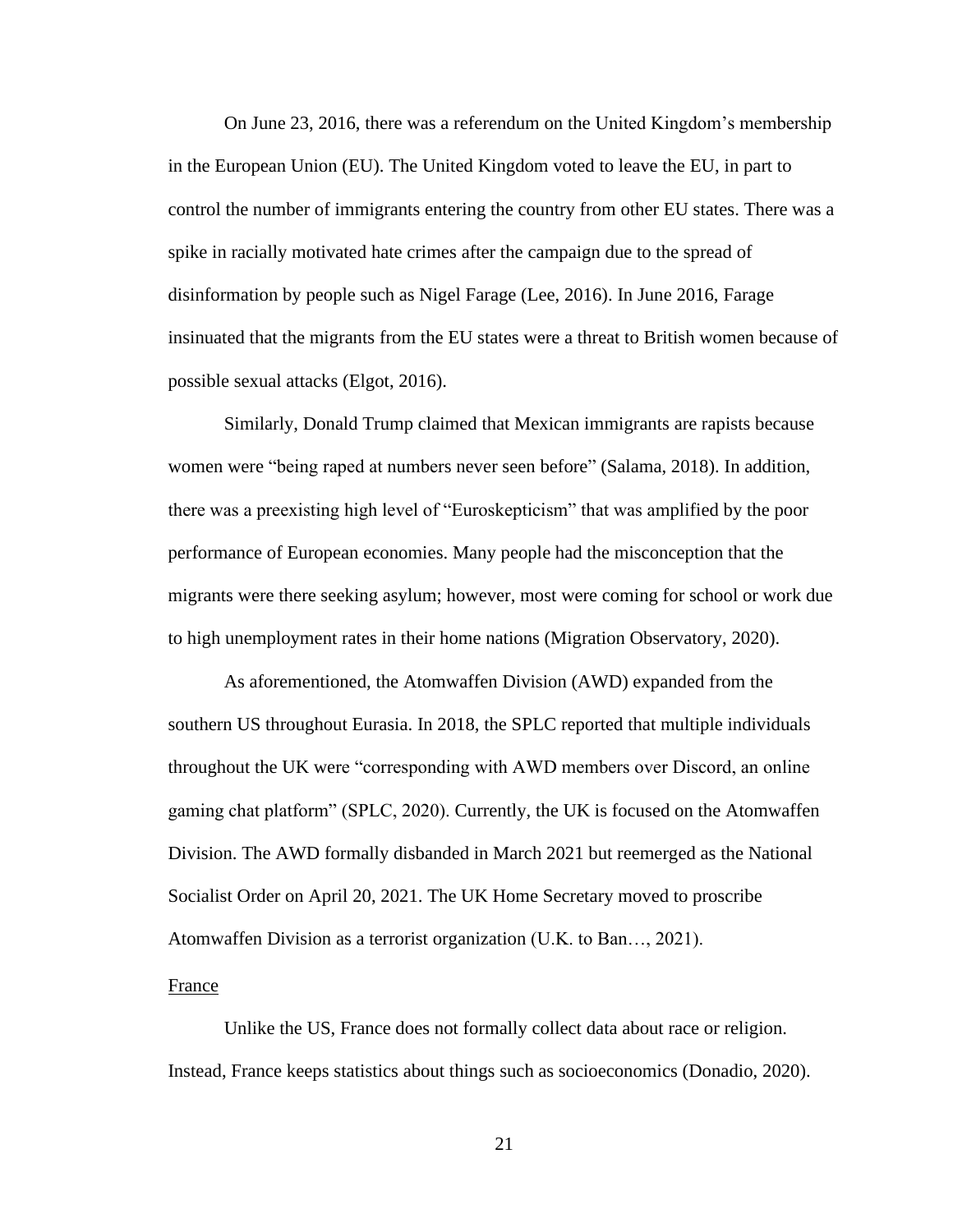France turns a blind eye to race, which has made conversation amongst its people challenging. Many people in France deny that systemic racism exists and refuse to recognize the struggles of people of color (Dialo, 2020). Although France does not formally acknowledge racial pluralism within its borders, it does not mean there is a lack of diversity (Onishi, 2020).

Even though white supremacy attacks and online hate speech occur, many people in France still refuse to acknowledge racism within their borders (Dialo, 2020). The two main groups that take part in white supremacist, hateful activity are Les Identitaires and Generational Identity (Counter Extremism Project, 2021). These groups are strong believers in identitarianism, which is "the idea of the nationalist celebration of an ethnic identity" (Counter Extremism Project, 2021). In France, this means the celebration of white Europeans (Counter Extremism Project, 2021).

#### **Methodology**

This section discusses the nature of the study, the procedure of data collection, the treatment of data, and possible limitations.

#### **Type of research**

This study was based on secondary research. Information was collected from a combination of online open-source intelligence (OSINT) and a dataset from the University of Maryland's Study of Terrorism and Responses to Terrorism (START) titled the Global Terrorism Database (GTD).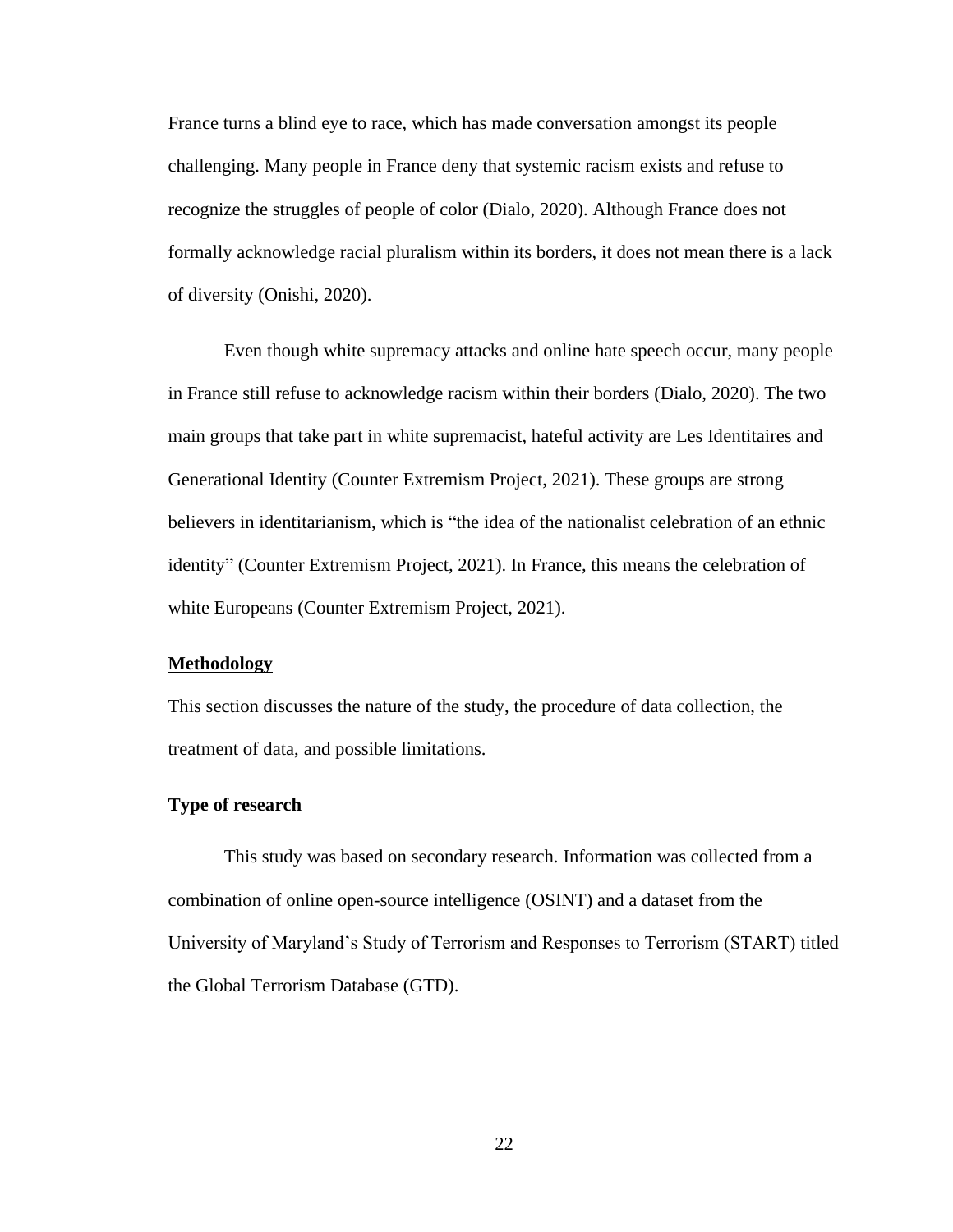## **Scope of data collection**

Information was extracted from the GTD between the years 2011 and 2019 about the following five countries: Germany, Russia, Canada, United Kingdom, and France. The information utilized from this dataset included attacks categorized by START as "white supremacists/nationalists," "neo-fascist extremists," or "neo-Nazi extremists" (START, 2019). These five nations were chosen because the START dataset showed these nations had the highest number of white supremacy-related attacks within the time frame. Moreover, the dataset included the most information about these nations.

#### **Analysis methods**

Excel Spreadsheet was used to organize the gathered data. Then, the data were analyzed using Excel's pivot table feature. Finally, the graphs were created with the pivot chart feature.

#### **Limitations of the study**

The main limitation is that it was difficult to find data that fit the study's criteria. Many countries do not have this type of information available for public usage. Due to the risk of counting the same attacks more than once and nonidentical definitions, only one dataset was used.

Another limitation of this study was that there is no universal definition for many of the key terms used throughout this study. Some of these key terms include white supremacy, terrorism, far-right/right-wing extremism/ right-wing terrorism/ extreme right. Two separate organizations may define "an act of terror" differently, for example.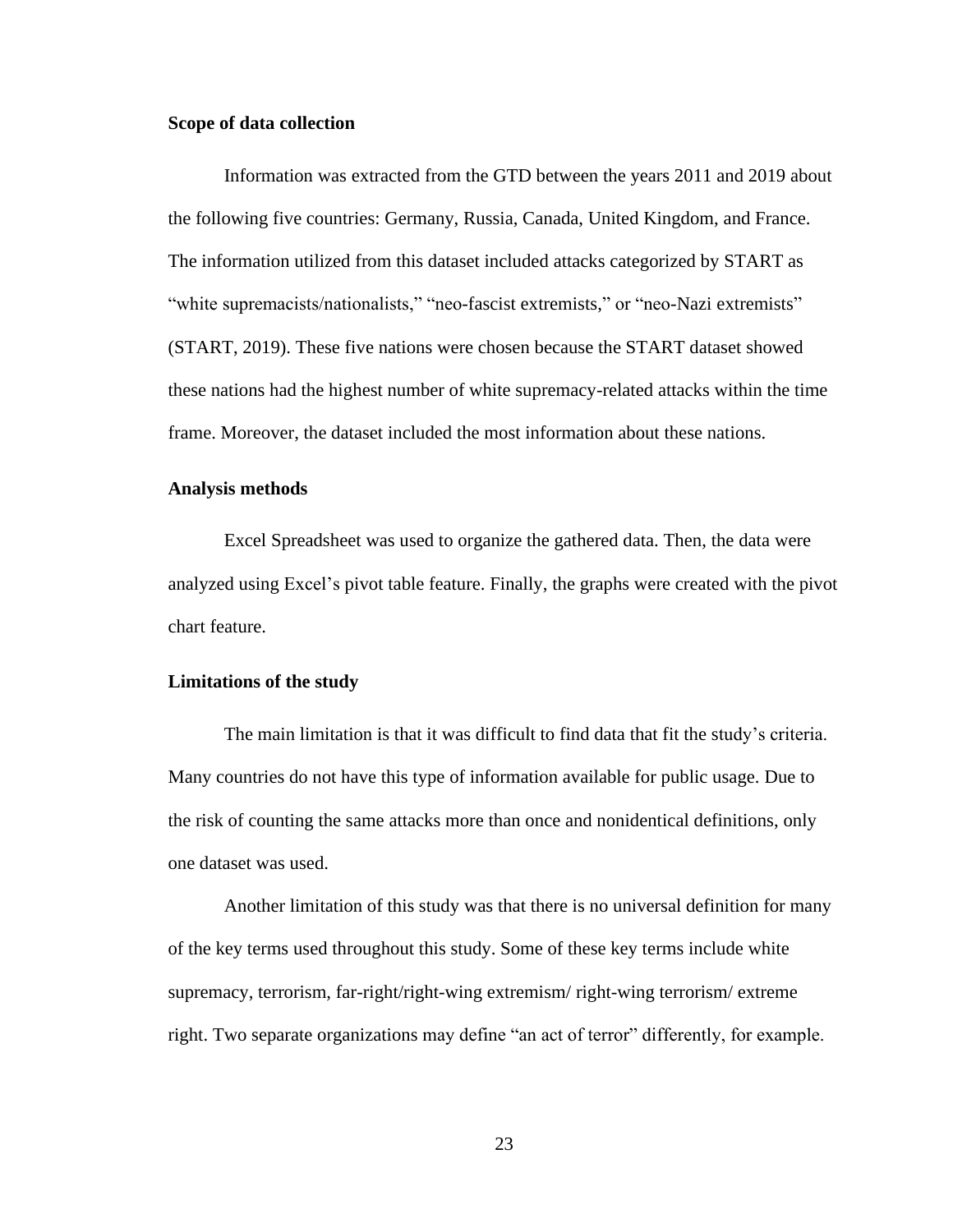As a result, the information would not be accurate because two different definitions were used to classify attacks.

The last limitation of this study was that the GTD dataset only included attacks up to the year 2019; however as expected, there have been new attacks linked to white supremacy since then. This dataset also did not include any failed or foiled plots. Additionally, this dataset was missing information for many countries. Compared to several other datasets, it was clear the START dataset was not accurate; however, it contained the most information per single dataset.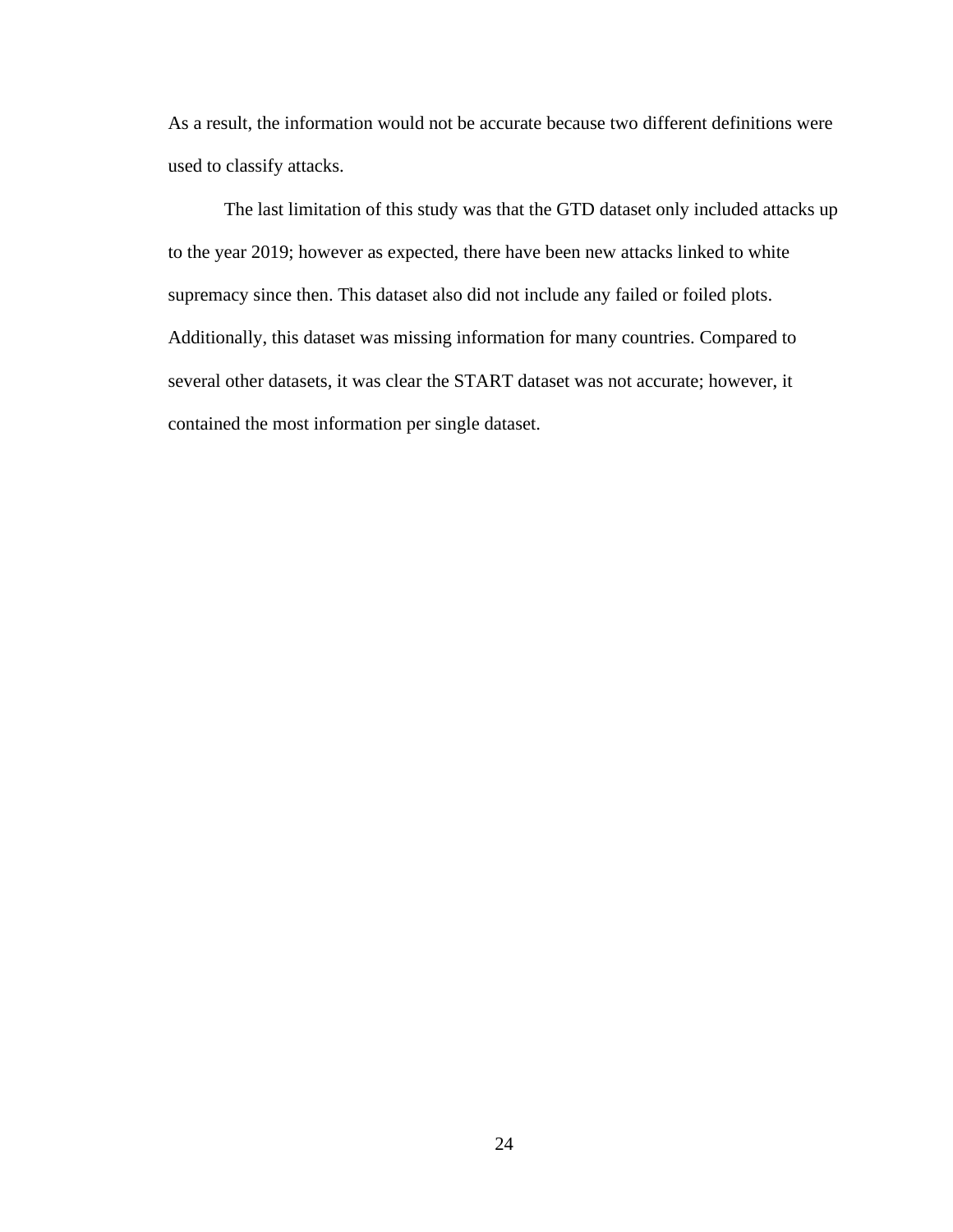# **Findings**



This section contains figures that represent the collected data.





**Figure 2.1**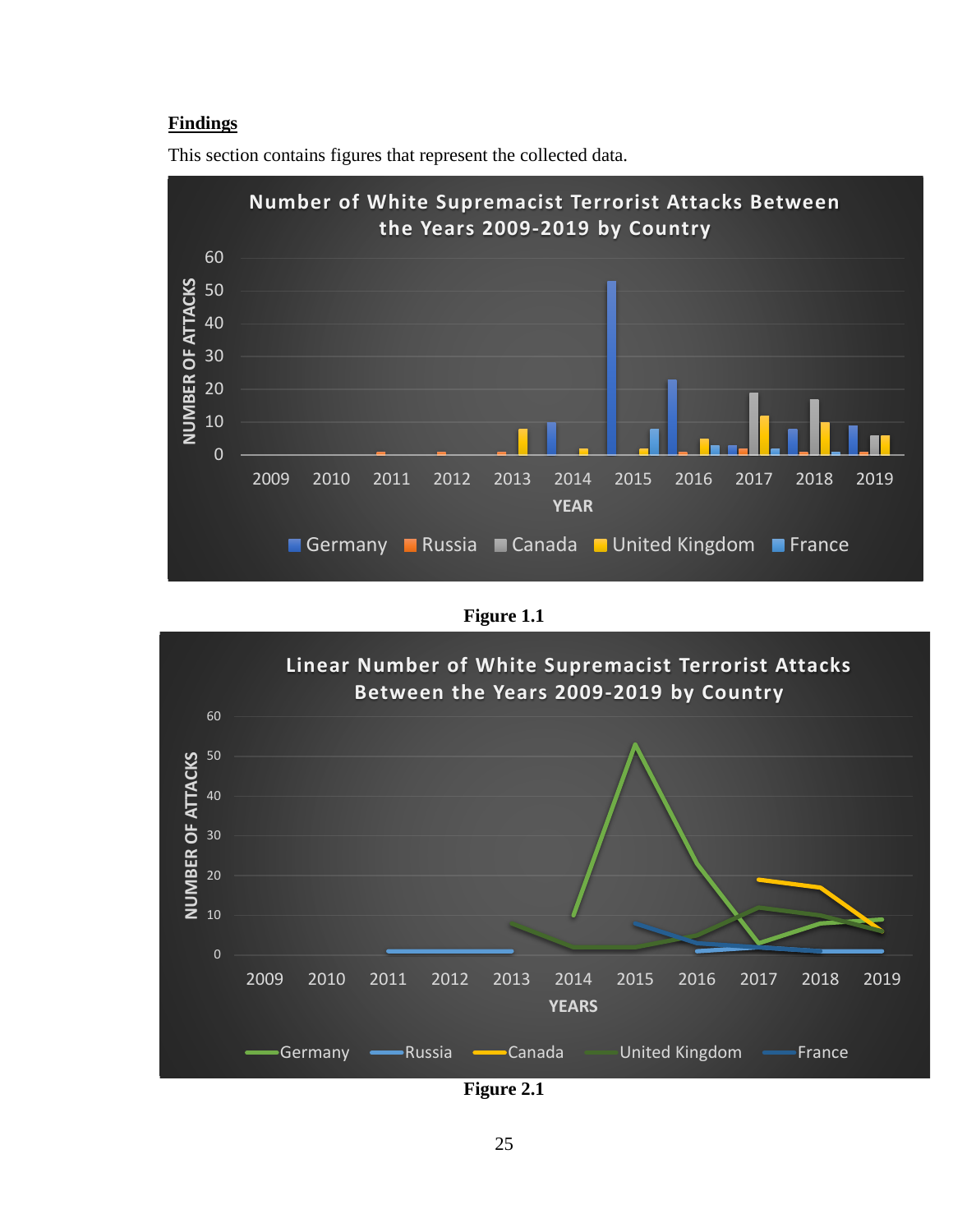#### **Discussion**

Many other countries around the world have been experiencing the damaging consequences of white supremacy terror for decades. This study focused on how the following five nations addressed violent domestic white supremacy: Germany, Russia, Canada, UK, and France.

#### **Germany**

As shown in figure 2.1, there was a sharp increase in white supremacist extremist attacks in Germany in 2015. This coincided with the mass migration of hundreds of thousands of Syrians seeking asylum in Germany during the 2015 Syrian refugee crisis. "German government does not regularly publish the number of far-right events" and there was highly limited data available (Engel, 2020).

One way Germany has attempted to suppress violent white supremacy is with bans and raids. Many of these bans and raids were used on violent far-right groups such as Combat 18 Deutschland, White Wolves Terror Crew, and Strumbrigade 44. Combat 18 was banned in January 2020. The German police conducted and seized things such as "cellphones, computers, unspecified weaponry, Nazi memorabilia and propaganda material (NBC, 2020). Another way Germany has tried to lower the number of crimes related to white supremacy is by banning alcohol sales during "hate rock" concerts. There is no evidence from this dataset to suggest this has been successful, but a similar case in the German city of Dortmund has proven to work.

According to Dortmund's chief of police, Gregor Lange, in 2019, "offenses such as sedition, verbal assault, racist propaganda, and damage to property" were down by 50%, and "violent crimes such as arson and bodily assault" went down by 80% after a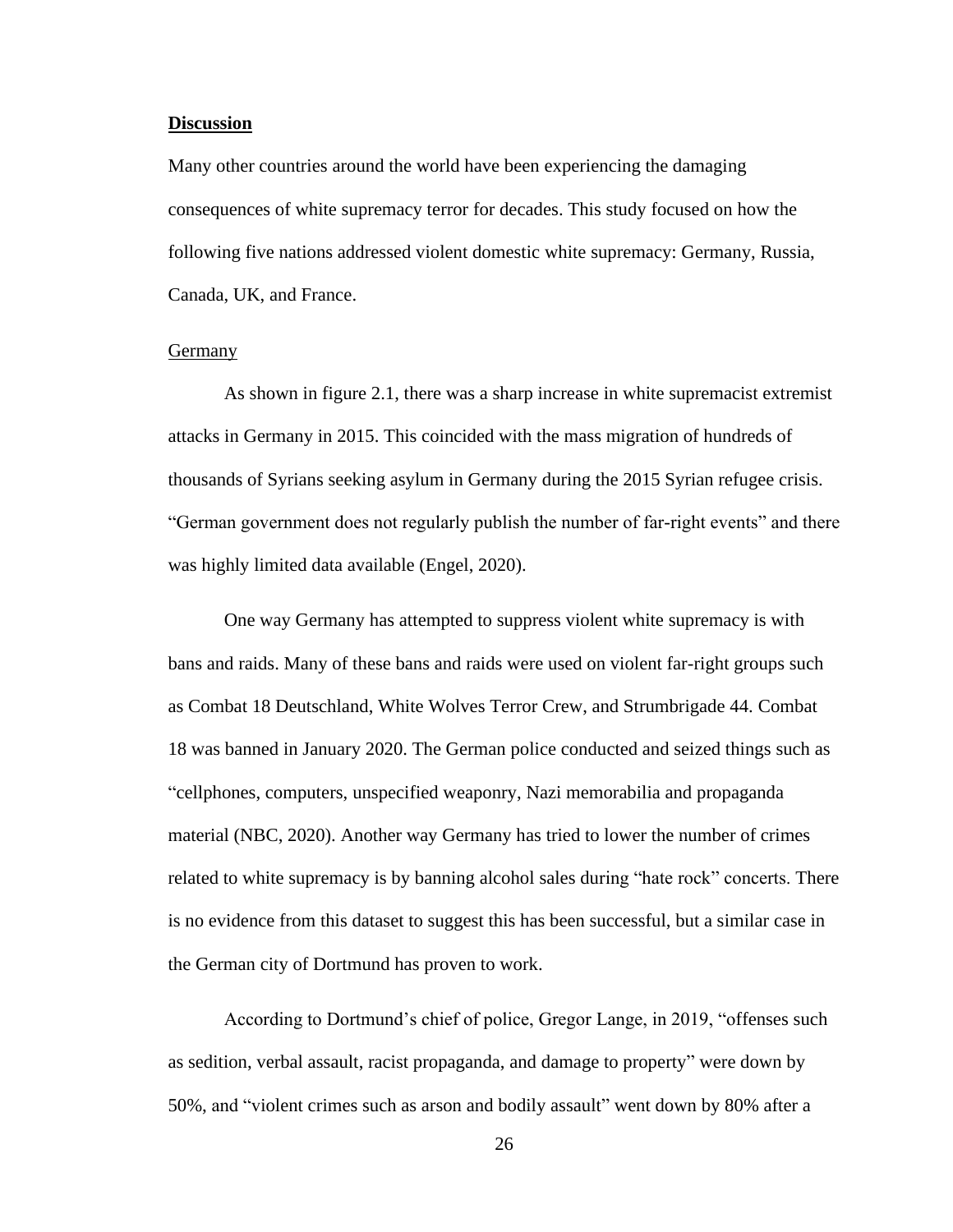special task force was set up to focus on combating racists and far-right extremists in 2015 (Goldenberg, 2020). The Dortmund policeforce cracked down on right-wing extremist activity by taking "action against every single offense, even small ones" like "sporting Nazi symbols, waving flags, shouting racist slogans" and prosecuted "every single one...effectively" (Goldenberg, 2020).

Next, Germany has placed a ban on things like Nazi salutes and swastikas, clothing with white power symbols, and flags (Engel, 2020). Wearing or doing any of these things in public is considered incitement to violence and a weapon by German police (Engel, 2020). According to Lange, Neo-Nazi leaders have evolved to blend in better in public (Goldenberg, 2020). Some of the ways they do this is by covering their swastika tattoos with a band-aid, not shaving their heads, and dressing within the law to avoid arrest (Goldenberg, 2020).

In the United States, however, there are no restrictions like these. Americans are free to make any gestures, wear anything, or wave any flag that they wish. Banning any of these things would violate the right to freedom of expression under the First Amendment. Therefore, it is legal for supremacists to do things like wave confederate flags, Nazi salute, or flaunt other white power symbols.

#### Russia

\*This dataset did not contain any information for Russia from 2013-2016 and the information available was extremely limited.\*

Russia has turned a blind eye to paramilitary activity and other extremist activities within its borders. Although the Kremlin does not outwardly support the Russian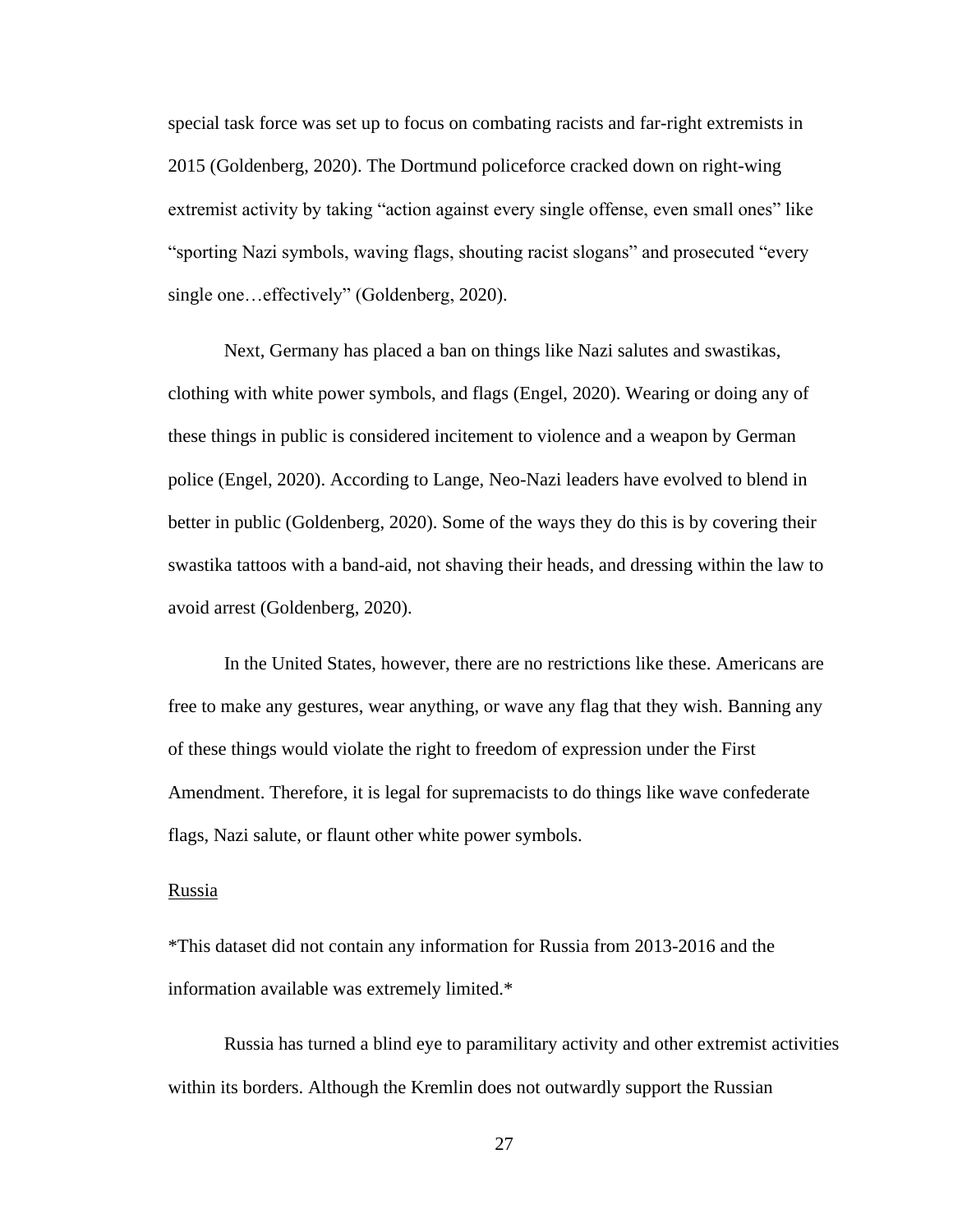Imperial Movement, for example, it has done nothing to combat the group's violent activities (Grimm, 2020). This could be because certain groups pose a transnational threat to the stability of Western countries and US democracy.

While Russia has not addressed its domestic extremism problem, the US has taken steps to address the large transnational threat that Russian white supremacists pose to US national security. The US State Department recently acknowledged the severe threat the Russian group poses and designated the RIM as a Specially Designated Global Terrorist in April 2020 (MMP, 2021). Additionally, the intentions of these Russian extremist groups were spread following the Director of National Intelligence's report that confirmed Russia's interference in the 2016 elections.

#### Canada

\*This dataset did not contain any information for Canada before 2017 and the information available was extremely limited.\*

The AWD was also prominent in Canada. In February 2021, Canada listed AWD as a terrorist organization and made membership illegal. In addition, two other neo-Nazi groups, Blood & Honour and Combat 18, were banned. In Canada, banning terrorist organizations permits the police to arrest someone for possession of paraphernalia or for attending any group events (Rotella, 2021). In addition, approximately a month after the US insurrection in the Capitol, Canada designated the Proud Boys as a terrorist entity (Gillies, 2021).

Another way Canada has attempted to address recruitment and radicalization is with restrictions to online language. Initially, in 1977, Section 13 was added to the Canadian Human Rights Act as a hate speech clause to prohibit the use of telephones to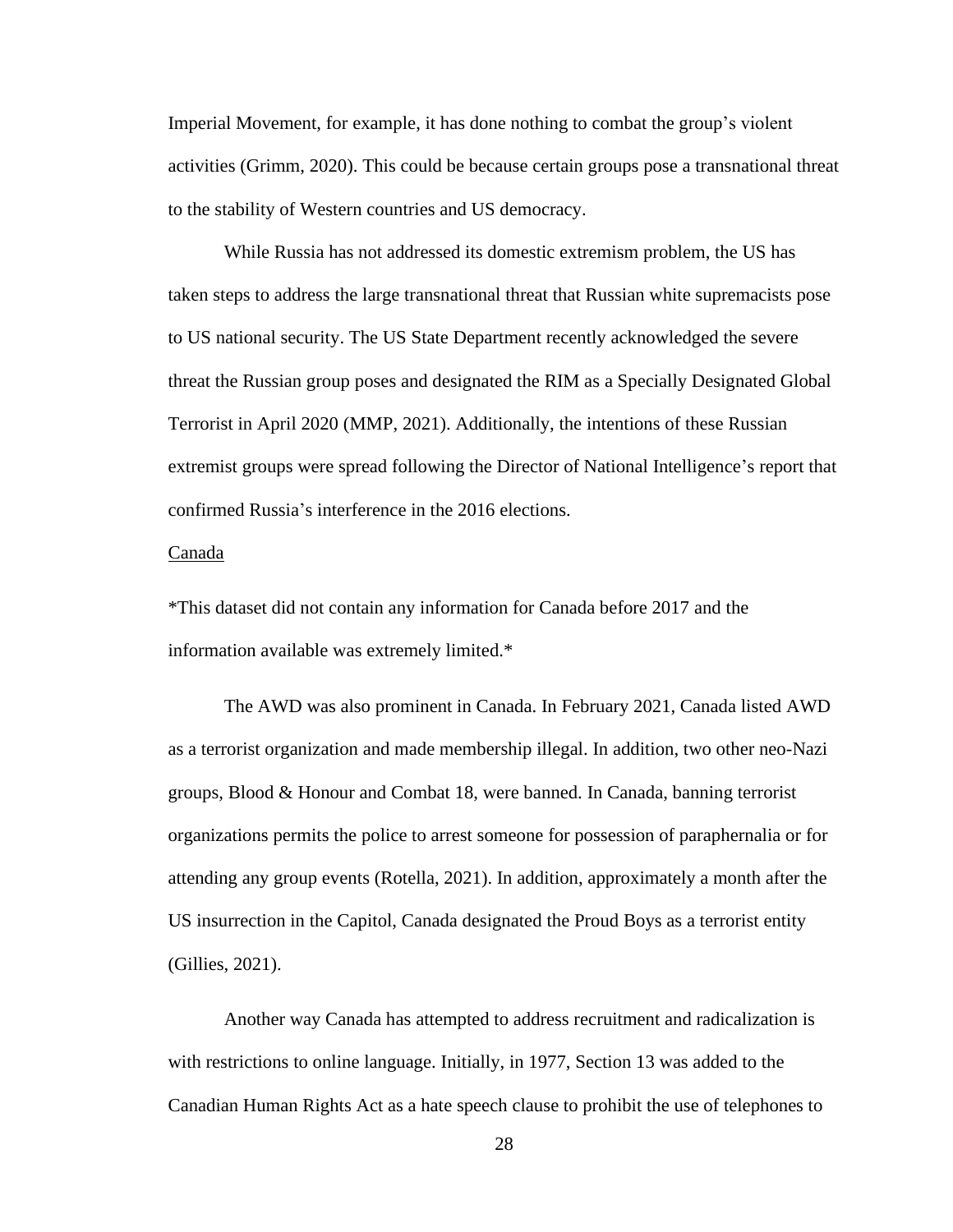communicate hateful messages about a person based on their membership to an identified group (Tunnicliffe, 2020). Later, in 2001, this expanded to include internet communication as well. Then, in 2013, Section 13 was repealed from the Canadian Human Rights Act.

As part of his election platform in 2019, Canadian Prime Minister, Justin Trudeau, proposed to bring back less freedom of speech online. Trudeau said that "we will move forward with new regulations for social media platforms, starting with a requirement that all platforms remove illegal content, including hate speech, within 24 hours or face significant financial penalties." The Prime Minister listed "racist, anti-Semitic, Islamophobic, misogynist, and homophobic" statements as the types of language that would become banned (Goldstein, 2021).

Currently, there is a similar discussion regarding free speech and social media in the US. The prominent issue is that US President Donald Trump has been banned from several mainstream platforms such as Facebook, Twitter, and Instagram YouTube (The Bullet, 2021). These bans were a response to the insurrection in the Capitol. The ban has triggered questions about the legality of the platform administrations' actions. Hateful speech in the US is not punishable no matter how offensive or hurtful it may be unless it "threatens or incites lawlessness or…contributes to motive for a criminal act," claimed the American Bar Association (Wermiel, n.d.).

#### United Kingdom

As shown by figures 1.1 and 2.1, the United Kingdom's number of attacks was varying, but overall low on the scale compared to Germany. The number of attacks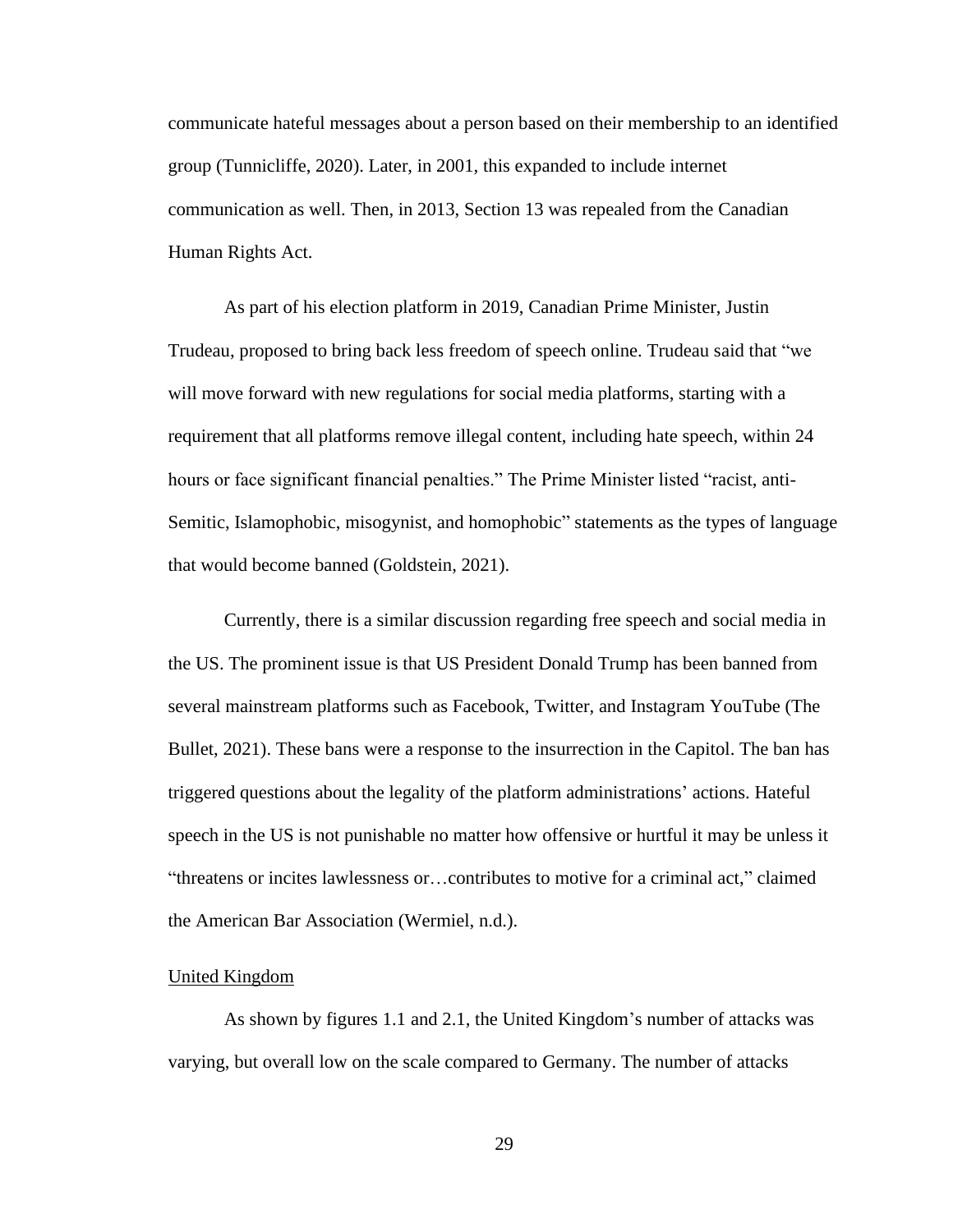peaked in 2017, which was likely due to the referendum on Brexit and the malicious framing of immigrants during this time.

The United Kingdom (UK) has prioritized combatting the recruitment and radicalization of right-wing extremists. Some ways the UK addressed this threat was by banning, proscribing, and outlawing groups. As of April 19, 2021, the UK had banned three neo-Nazi groups. These three groups were National Action, Sonnenkrieg Division (SKD) and Feuerkrieg Division (FKD).

The National Action organization is still prominent and now has an alias titled the System Resistance Network (Homeland Security Today, 2020. The SKD is to be proscribed, which means that group members face up to ten years in prison for being a part of the group (Homeland Security Today, 2020). The FDK, on the other hand, has already been proscribed by the UK as a terrorist group, making its membership illegal (Homeland Security Today, 2020).

On another note, the UK took an uncommon approach to address the hate speech that fuels white supremacy within the nation. Rather than attempting to restrict free speech as other nations have, the UK focused on educating its youth and teaching them about misinformation and disinformation. A study found that 98% of students in the UK were not able to identify reliable news sources in 2018 (Commission, 2018). As a result, there have been lessons added into the public-school curriculum that specifically focus on the spread of fake news.

The phrase, "fake news" became mainstream thanks to President Trump's repetitive use of the term throughout the past six years. Despite the awareness that fake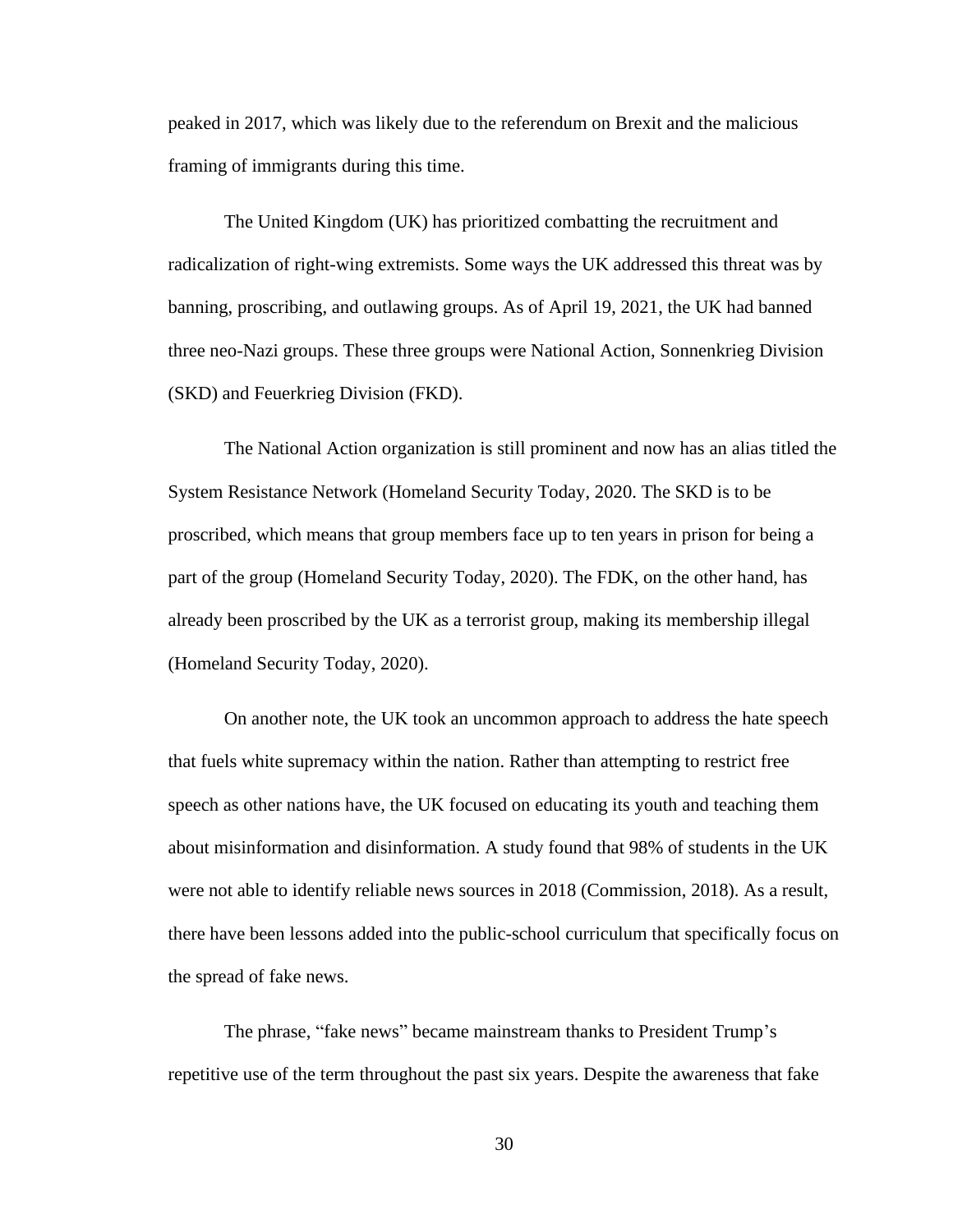news exists, an IPSOS study revealed that US adults cannot identify fake news from legitimate news (Ringov, 2020). Lessons on misinformation campaigns and spotting fake news have occurred in various locations throughout the US, but it is by no means a regular part of the US curriculum. Although US law prevents restrictions to free speech, people can still be taught how to identify reliable sources and legitimate information.

#### France

\*This dataset did not contain any information for France before 2015 or in 2019 and the information available was extremely limited.\*

In France, it is illegal to provoke discrimination, hate, or violence against a person or group because of ethnicity, nationality, or religion (Counter Extremism Project, 2021). One of the main far-right extremist groups, Generation Identity, was recently banned by the French Council of Ministers on March 3, 2021 (Counter Extremism Project, 2021). In 2019, they also banned the group Combat 18.

France has taken several measures to combat terrorism and extremism; however, it targets jihadists, not white supremacists (Counter Extremism Project, 2021). These efforts could be altered to include and target white supremacists as well. Like the United States, France has made efforts to educate its citizens about how to prevent and spot radicalization. France has also segregated its prison system and keeps extremist inmates separated from the rest of the prison population. Lastly, France has an anti-terror law that punishes suspected jihadi terrorists. The law allows France to do things such as rescind passports, censor online websites, and cut welfare benefits (Counter Extremism Project, 2021).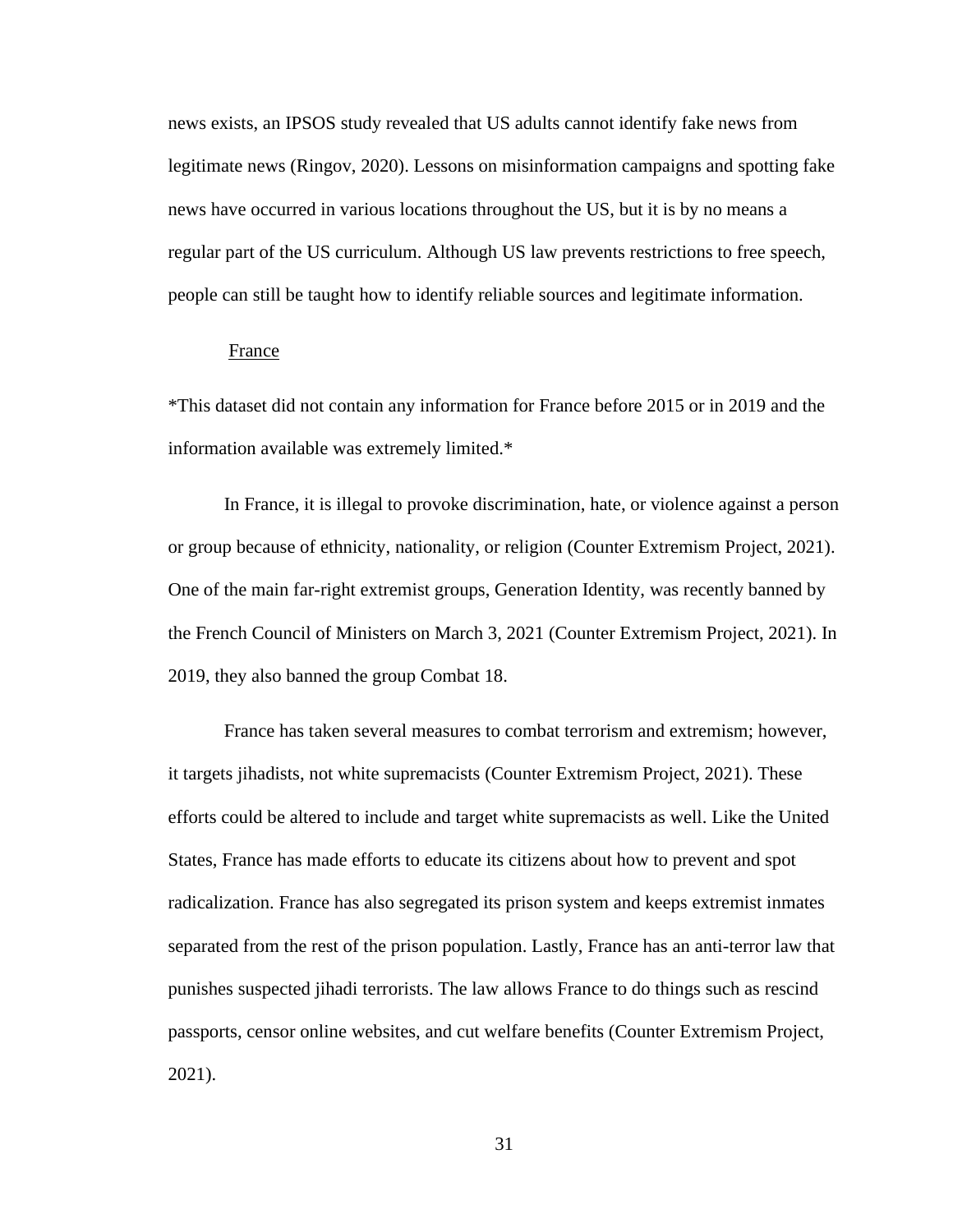#### **Recommendations**

The following are recommendations for the Intelligence Community:

- **1.** Changes to the First Amendment- Federal law reform to hold those accountable who know or should know that they are creating and spreading false information online that could lead to imminent risk or harm to national security.
- **2.** Suppress transnational recruitment and radicalization efforts by removing online propaganda and foreign influence operations and by designating groups as foreign terrorist organizations.
- **3.** Expand data collection, research, and reports about white supremacy terror in foreign nations.
- **4.** Target private militias that are participating in illegal military-related activities and create strict legal consequences for groups that do so.
- **5.** Increase community policing to improve communication and connectivity.

#### **Conclusion**

In summary, the Coronavirus pandemic led to a rise in online activity, a breeding ground for susceptible individuals, and an increase in communication with extremists overseas. The combination of these factors created the perfect environment for extremists' recruitment and radicalization capabilities. Under President Trump's influence, the US experienced a rise in white supremacist extremist violence, which created a further divide between the two main political parties.

Ultimately, acts of violent white supremacy in the US have been identified as and will continue to be the most severe domestic threat throughout 2021. White supremacist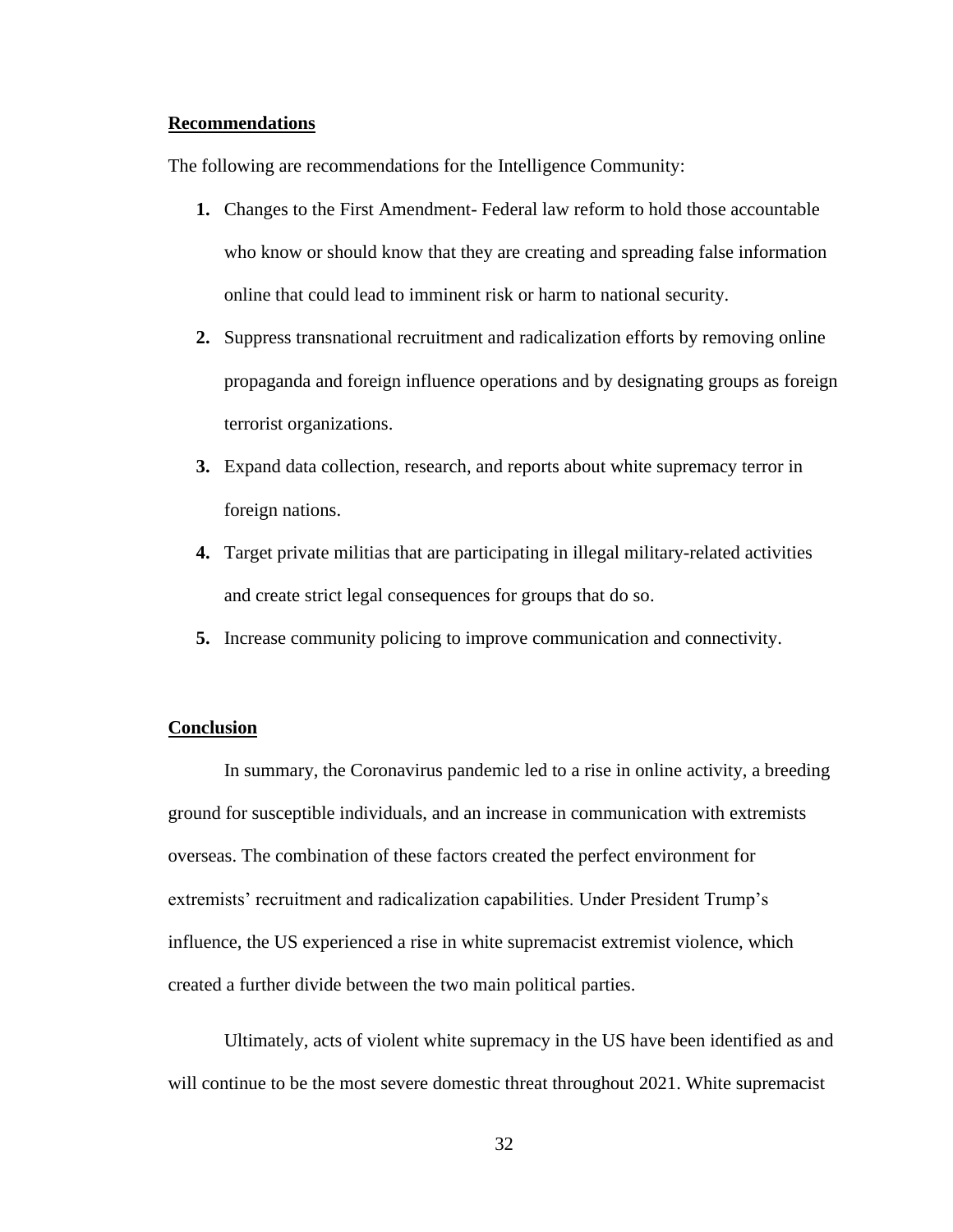violent extremists will remain a severe threat against the national security of the US until executive and legislative action are taken at the federal level. It is crucial to learn from the past successes and failures of the other countries that have encountered white supremacist terrorism and to use that information to our advantage.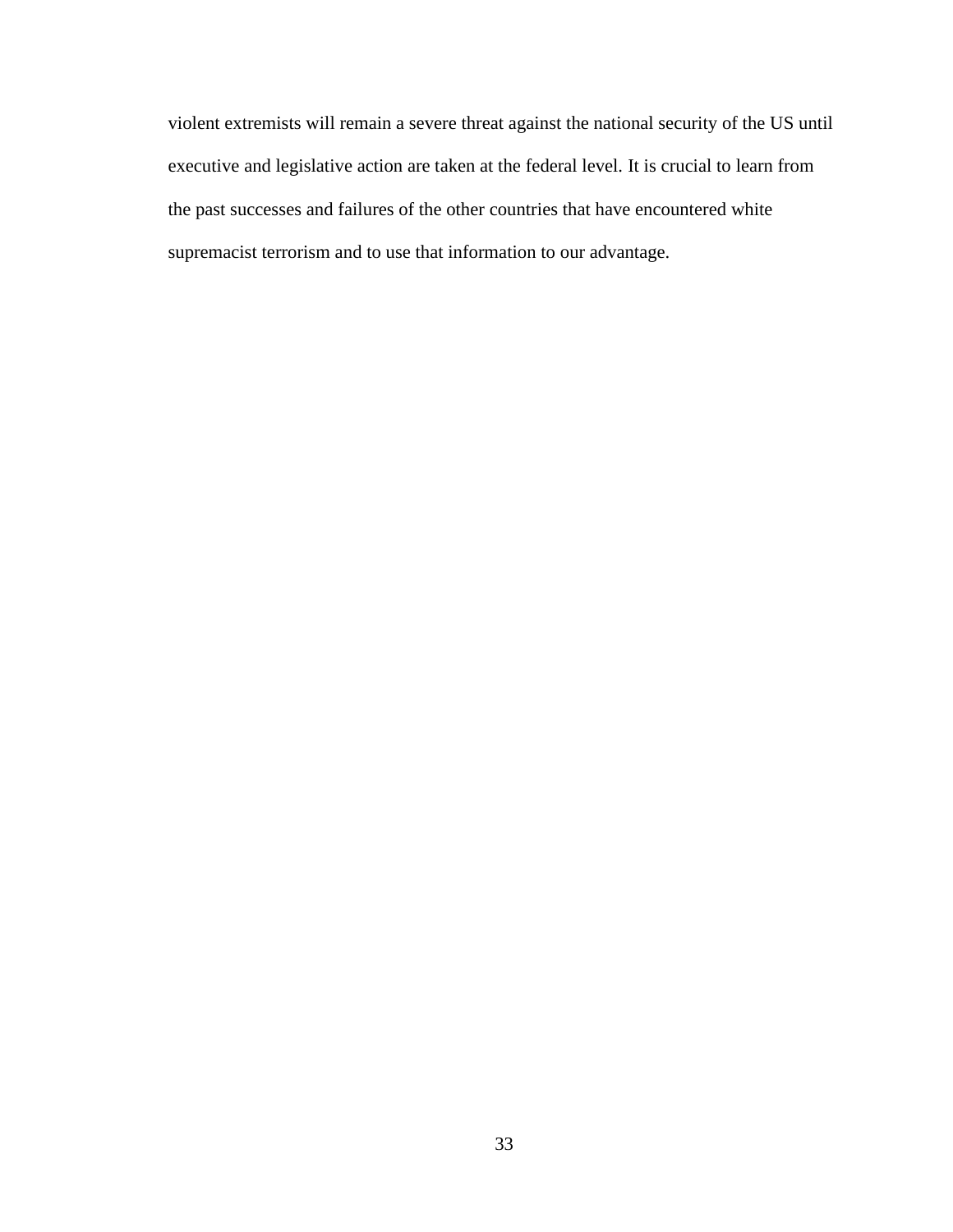## **References:**

- Al Jazeera. (2020, June 05). German far-right youth Receive combat training in Russia: Report. Retrieved January 15, 2021, from [https://www.aljazeera.com/news/2020/6/5/german-far-right-youth-receive-combat](https://www.aljazeera.com/news/2020/6/5/german-far-right-youth-receive-combat-training-in-russia-report)[training-in-russia-report](https://www.aljazeera.com/news/2020/6/5/german-far-right-youth-receive-combat-training-in-russia-report)
- Aoc Curator. (2012, August 22). A most MAGNIFICENT Ruin: The burning of the Capitol during the War of 1812. Retrieved May 10, 2021, from [https://www.aoc.gov/explore-capitol-campus/blog/most-magnificent-ruin-burning](https://www.aoc.gov/explore-capitol-campus/blog/most-magnificent-ruin-burning-capitol-during-war-1812)[capitol-during-war-1812](https://www.aoc.gov/explore-capitol-campus/blog/most-magnificent-ruin-burning-capitol-during-war-1812)
- *Assessing the Threat from Accelerationists and Far-Right Militia Extremists,* 116 Congress [pdf]. (2020) (testimony of Heidi L. Beirich, Ph.D.). <https://homeland.house.gov/imo/media/doc/Testimony%20-%20Beirich.pdf>
- Auger, V. (2020). Right-Wing Terror: A Fifth Global Wave? *Perspectives on Terrorism, 14*(3), 87-97. Retrieved May 8, 2021, from <https://www.jstor.org/stable/26918302>
- Blazakis, J., Clarke, C. P., El Shawesh, M. H., … Torres, E. (2019). *WHITE SUPREMACY EXTREMISM: The Transnational Rise of the Violent White Supremacist Movement* (pp. 11, 30-42, 51-53). THE SOUFAN CENTER. doi: [https://thesoufancenter.org/wp-content/uploads/2019/09/Report-by-The-Soufan-](https://thesoufancenter.org/wp-content/uploads/2019/09/Report-by-The-Soufan-Center-White-Supremacy-Extremism-The-Transnational-Rise-of-The-Violent-White-Supremacist-Movement.pdf)[Center-White-Supremacy-Extremism-The-Transnational-Rise-of-The-Violent-](https://thesoufancenter.org/wp-content/uploads/2019/09/Report-by-The-Soufan-Center-White-Supremacy-Extremism-The-Transnational-Rise-of-The-Violent-White-Supremacist-Movement.pdf)[White-Supremacist-Movement.pdf](https://thesoufancenter.org/wp-content/uploads/2019/09/Report-by-The-Soufan-Center-White-Supremacy-Extremism-The-Transnational-Rise-of-The-Violent-White-Supremacist-Movement.pdf)
- Cai, W., & Landon, S. (2019, April 03). Attacks by White extremists are Growing. so are their connections. Retrieved December 25, 2020, from [https://www.nytimes.com/interactive/2019/04/03/world/white-extremist-terrorism](https://www.nytimes.com/interactive/2019/04/03/world/white-extremist-terrorism-christchurch.html)[christchurch.html](https://www.nytimes.com/interactive/2019/04/03/world/white-extremist-terrorism-christchurch.html)
- Collins, B., & amp; Zadrozny, B. (2020, October 01). Proud boys celebrate after Trump's debate callout. Retrieved January 08, 2021, from [https://www.nbcnews.com/tech/tech-news/proud-boys-celebrate-after-trump-s](https://www.nbcnews.com/tech/tech-news/proud-boys-celebrate-after-trump-s-debate-call-out-n1241512)[debate-call-out-n1241512](https://www.nbcnews.com/tech/tech-news/proud-boys-celebrate-after-trump-s-debate-call-out-n1241512)
- Commission on Fake News and the Teaching of Critical Literacy Skills in Schools. (2018, June 13). Commission on fake news and the teaching of CRITICAL literacy skills in schools. Retrieved January 23, 2021, from [https://literacytrust.org.uk/research-services/research-reports/fake-news-and](https://literacytrust.org.uk/research-services/research-reports/fake-news-and-critical-literacy-final-report/)[critical-literacy-final-report/](https://literacytrust.org.uk/research-services/research-reports/fake-news-and-critical-literacy-final-report/)
- Counter Extremism Project. (2021). France: Extremism and terrorism. Retrieved May 3, 2021, from<https://www.counterextremism.com/countries/france>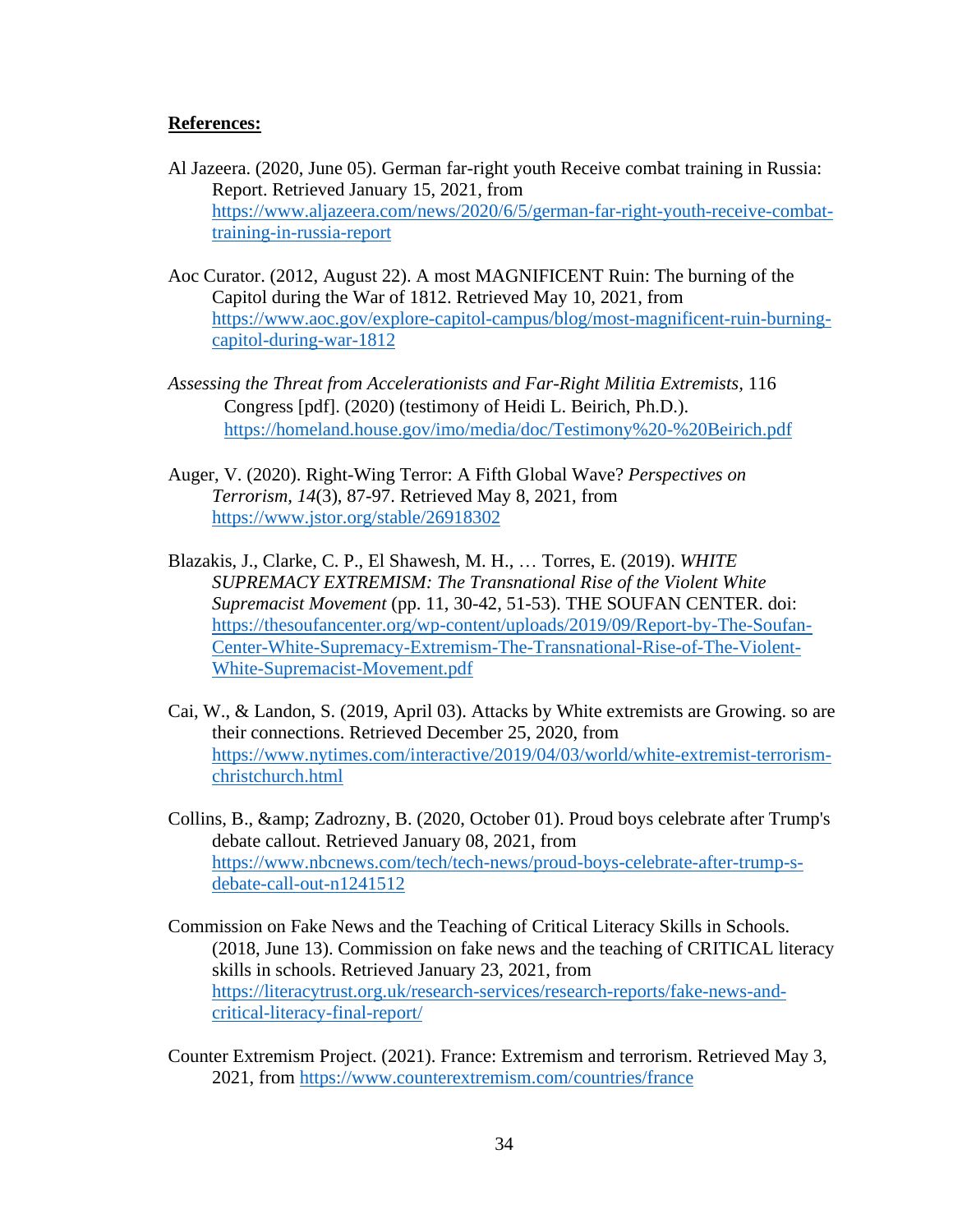- Cruickshank, P., & D. R. (2020, June 29). A View from the CT Foxhole: A Virtual Roundtable on COVID-19 and Counterterrorism with Audrey Kurth Cronin, Lieutenant General (Ret) Michael Nagata, Magnus Ranstorp, Ali Soufan, and Juan Zarate. Retrieved November 27, 2020, from [https://www.ctc.usma.edu/a-view](https://www.ctc.usma.edu/a-view-from-the-ct-foxhole-a-virtual-roundtable-on-covid-19-and-counterterrorism-with-audrey-kurth-cronin-lieutenant-general-ret-michael-nagata-magnus-ranstorp-ali-soufan-and-juan-zarate/)[from-the-ct-foxhole-a-virtual-roundtable-on-covid-19-and-counterterrorism-with](https://www.ctc.usma.edu/a-view-from-the-ct-foxhole-a-virtual-roundtable-on-covid-19-and-counterterrorism-with-audrey-kurth-cronin-lieutenant-general-ret-michael-nagata-magnus-ranstorp-ali-soufan-and-juan-zarate/)[audrey-kurth-cronin-lieutenant-general-ret-michael-nagata-magnus-ranstorp-ali](https://www.ctc.usma.edu/a-view-from-the-ct-foxhole-a-virtual-roundtable-on-covid-19-and-counterterrorism-with-audrey-kurth-cronin-lieutenant-general-ret-michael-nagata-magnus-ranstorp-ali-soufan-and-juan-zarate/)[soufan-and-juan-zarate/](https://www.ctc.usma.edu/a-view-from-the-ct-foxhole-a-virtual-roundtable-on-covid-19-and-counterterrorism-with-audrey-kurth-cronin-lieutenant-general-ret-michael-nagata-magnus-ranstorp-ali-soufan-and-juan-zarate/)
- Defining Extremism: A Glossary of White Supremacist Terms, Movements and Philosophies. (n.d.). Retrieved March 25, 2021, from [https://www.adl.org/education/resources/glossary-terms/defining-extremism-white](https://www.adl.org/education/resources/glossary-terms/defining-extremism-white-supremacy)[supremacy](https://www.adl.org/education/resources/glossary-terms/defining-extremism-white-supremacy)
- Diallo, R. (2019, October 10). French whiteness is in crisis. Retrieved December 13, 2020, from [https://www.aljazeera.com/opinions/2019/10/10/french-whiteness-is-in](https://www.aljazeera.com/opinions/2019/10/10/french-whiteness-is-in-crisis)[crisis](https://www.aljazeera.com/opinions/2019/10/10/french-whiteness-is-in-crisis)
- Donadio, R. (2020, July 09). France is Officially Color-Blind. Reality isn't. Retrieved February 10, 2021, from [https://www.theatlantic.com/international/archive/2020/07/france-race-racism](https://www.theatlantic.com/international/archive/2020/07/france-race-racism-grande-ecoles/613924/)[grande-ecoles/613924/](https://www.theatlantic.com/international/archive/2020/07/france-race-racism-grande-ecoles/613924/)
- Donna Wang, Suzanne Marmo-Roman, Kathryn Krase & Lusta Phanord (2021, January 6). Compliance with preventative measures during the COVID-19 pandemic in the USA and Canada: Results from an online survey, Social Work in Health Care, DOI: [10.1080/00981389.2020.1871157](https://www.tandfonline.com/doi/full/10.1080/00981389.2020.1871157)
- Ekins, E., & amp; Kemp, D. (2021, April 27). Poll: 72% of Americans Say immigrants come to the United States for jobs and to improve their lives. Retrieved May 5, 2021, from [https://www.cato.org/blog/poll-72-americans-say-immigrants-come-us](https://www.cato.org/blog/poll-72-americans-say-immigrants-come-us-jobs-improve-their-lives-53-say-ability-immigrate)[jobs-improve-their-lives-53-say-ability-immigrate](https://www.cato.org/blog/poll-72-americans-say-immigrants-come-us-jobs-improve-their-lives-53-say-ability-immigrate)
- Elgot, J., & amp; Mason, R. (2016, June 05). Nigel Farage: MIGRANT sex attacks to be 'nuclear BOMB' of EU referendum. Retrieved April 04, 2021, from [https://www.theguardian.com/politics/2016/jun/05/nigel-farage-migrant-sex](https://www.theguardian.com/politics/2016/jun/05/nigel-farage-migrant-sex-attacks-to-be-nuclear-bomb-of-eu-referendum)[attacks-to-be-nuclear-bomb-of-eu-referendum](https://www.theguardian.com/politics/2016/jun/05/nigel-farage-migrant-sex-attacks-to-be-nuclear-bomb-of-eu-referendum)
- Engel, R. (2020, March 23). Neo-Nazis from U.S. and Europe build far-right links at concerts in Germany. Retrieved December 28, 2020, from [https://www.nbcnews.com/news/us-news/neo-nazis-u-s-europe-build-far-right](https://www.nbcnews.com/news/us-news/neo-nazis-u-s-europe-build-far-right-links-concerts-n1165266)[links-concerts-n1165266](https://www.nbcnews.com/news/us-news/neo-nazis-u-s-europe-build-far-right-links-concerts-n1165266)
- Extreme Right / Radical Right / Far Right. (n.d.). Retrieved January 15, 2021, from <https://www.adl.org/resources/glossary-terms/extreme-right-radical-right-far-right>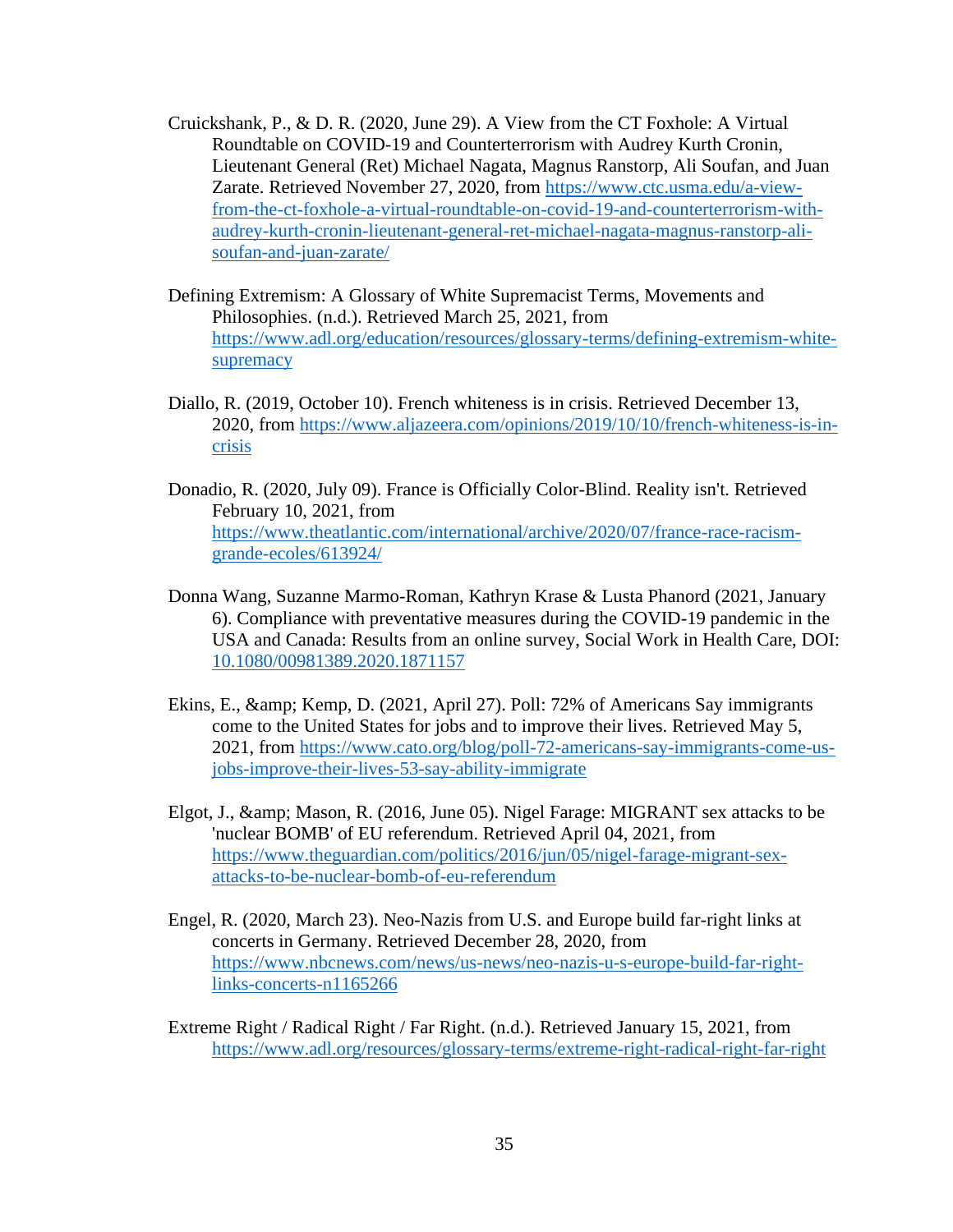- Gartenstein-Ross, D., Hodgson, S., & amp; Clarke, C. P. (2020, April 24). The growing threat posed by ACCELERATIONISM and Accelerationist groups worldwide. Retrieved March 22, 2021, from [https://www.fpri.org/article/2020/04/the-growing](https://www.fpri.org/article/2020/04/the-growing-threat-posed-by-accelerationism-and-accelerationist-groups-worldwide/)[threat-posed-by-accelerationism-and-accelerationist-groups-worldwide/](https://www.fpri.org/article/2020/04/the-growing-threat-posed-by-accelerationism-and-accelerationist-groups-worldwide/)
- Gehrsitz, M., & amp; Ungerer, M. (2017, January 22). Jobs, crime, and votes: A SHORT-RUN evaluation of the refugee crisis in Germany. Retrieved February 16, 2021, from [https://papers.ssrn.com/sol3/papers.cfm?abstract\\_id=2903116](https://papers.ssrn.com/sol3/papers.cfm?abstract_id=2903116)
- Gillies, R. (2021, February 03). Canada designates the PROUD boys as a terrorist entity. Retrieved March 12, 2021, from [https://www.pbs.org/newshour/politics/canada](https://www.pbs.org/newshour/politics/canada-designates-the-proud-boys-as-a-terrorist-entity)[designates-the-proud-boys-as-a-terrorist-entity](https://www.pbs.org/newshour/politics/canada-designates-the-proud-boys-as-a-terrorist-entity)
- Gilson, D. (2018, July 11). You can't understand white supremacists without looking at masculinity. Retrieved February 08, 2021, from [https://www.motherjones.com/politics/2018/07/men-white-racist-extremism](https://www.motherjones.com/politics/2018/07/men-white-racist-extremism-michael-kimmel/)[michael-kimmel/](https://www.motherjones.com/politics/2018/07/men-white-racist-extremism-michael-kimmel/)
- Goldenberg, R. (2020, June 23). Neo-Nazi hub Dortmund beats back FAR-RIGHT scene. Retrieved November 19, 2021, from [https://www.dw.com/en/german-police-fight](https://www.dw.com/en/german-police-fight-nazi/a-53898551)[nazi/a-53898551](https://www.dw.com/en/german-police-fight-nazi/a-53898551)
- Goldstein, L. (2021, January 15). Trudeau wants to turn back clock on free speech. Retrieved March 10, 2021, from [https://torontosun.com/opinion/columnists/goldstein-trudeau-wants-to-turn-back](https://torontosun.com/opinion/columnists/goldstein-trudeau-wants-to-turn-back-clock-on-free-speech)[clock-on-free-speech](https://torontosun.com/opinion/columnists/goldstein-trudeau-wants-to-turn-back-clock-on-free-speech)
- Grimm, E., & amp; Stabile, J. (2020, February 06). Confronting Russia's role in Transnational white SUPREMACIST Extremism. Retrieved November 16, 2021, from [https://www.justsecurity.org/68420/confronting-russias-role-in-transnational](https://www.justsecurity.org/68420/confronting-russias-role-in-transnational-white-supremacist-extremism/)[white-supremacist-extremism/](https://www.justsecurity.org/68420/confronting-russias-role-in-transnational-white-supremacist-extremism/)
- Homeland Security Today. (2020, July 18). Feuerkrieg Division proscribed as terrorist group in U.K. Retrieved March 16, 2021, from [https://www.hstoday.us/subject](https://www.hstoday.us/subject-matter-areas/counterterrorism/feuerkrieg-division-proscribed-as-terrorist-group-in-u-k/)[matter-areas/counterterrorism/feuerkrieg-division-proscribed-as-terrorist-group-in](https://www.hstoday.us/subject-matter-areas/counterterrorism/feuerkrieg-division-proscribed-as-terrorist-group-in-u-k/)[u-k/](https://www.hstoday.us/subject-matter-areas/counterterrorism/feuerkrieg-division-proscribed-as-terrorist-group-in-u-k/)
- Hopper, T. (2021, April 22). Only white people can be racist: Inside global affairs' antiracism course materials. Retrieved May 6, 2021, from [https://nationalpost.com/news/canada/only-white-people-can-be-racist-inside](https://nationalpost.com/news/canada/only-white-people-can-be-racist-inside-global-affairs-anti-racism-course-materials)[global-affairs-anti-racism-course-materials](https://nationalpost.com/news/canada/only-white-people-can-be-racist-inside-global-affairs-anti-racism-course-materials)
- Jenkins, B. M. (2021, January 20). Why We Need a January 6 Commission to Investigate the Attack on the Capitol. Retrieved February 22, 2021, from [https://www.rand.org/blog/2021/01/why-we-need-a-january-6-commission-to](https://www.rand.org/blog/2021/01/why-we-need-a-january-6-commission-to-investigate-the.html)[investigate-the.html](https://www.rand.org/blog/2021/01/why-we-need-a-january-6-commission-to-investigate-the.html)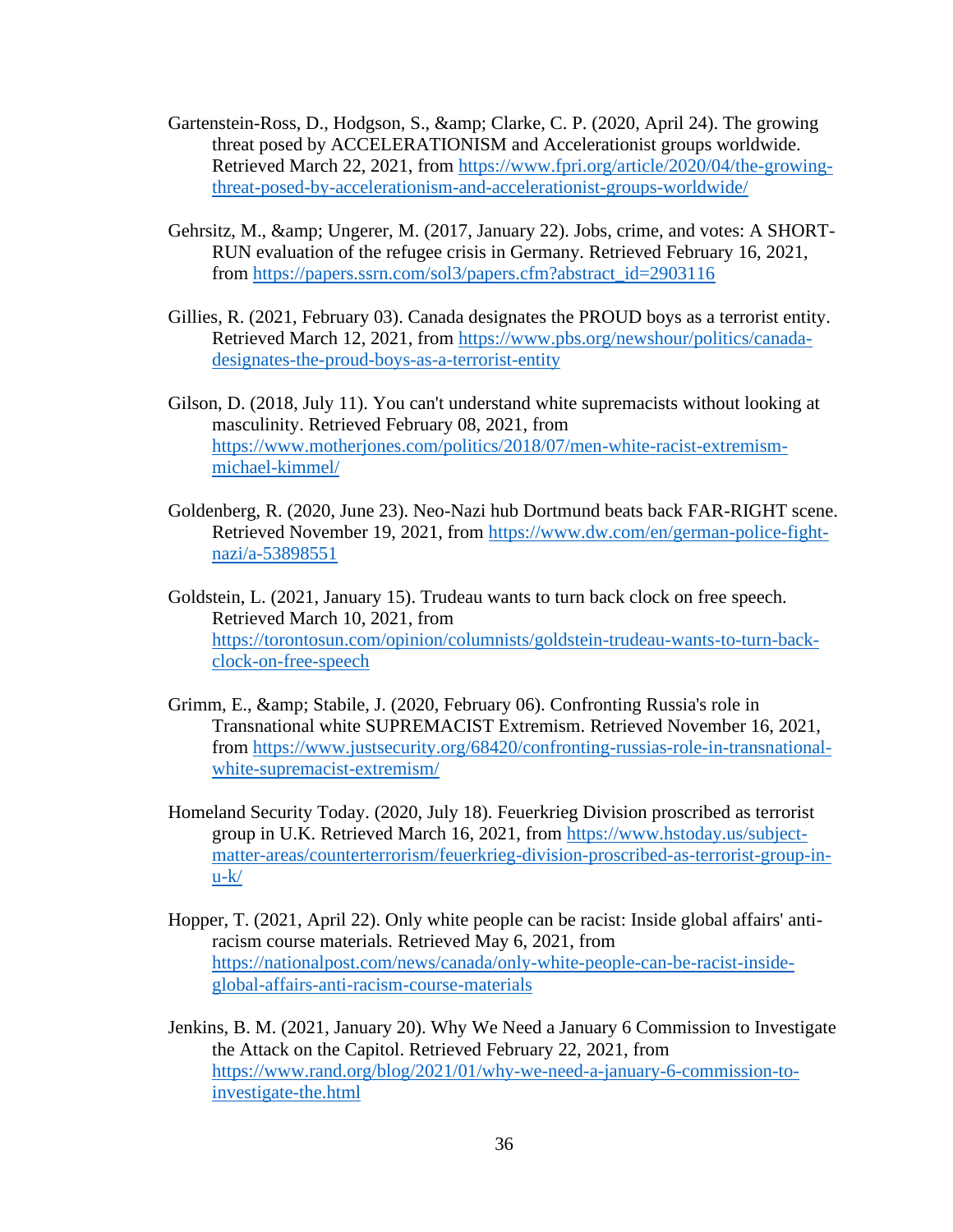- Johnson, K., & Urquhart, J. (2020, September 04). White nationalism upsurge in U.S. echoes Historical Pattern, Say scholars. Retrieved December 4, 2020, from [https://www.reuters.com/article/us-global-race-usa-extremism-analysis/white](https://www.reuters.com/article/us-global-race-usa-extremism-analysis/white-nationalism-upsurge-in-u-s-echoes-historical-pattern-say-scholars-idUSKBN25V2QH)[nationalism-upsurge-in-u-s-echoes-historical-pattern-say-scholars](https://www.reuters.com/article/us-global-race-usa-extremism-analysis/white-nationalism-upsurge-in-u-s-echoes-historical-pattern-say-scholars-idUSKBN25V2QH)[idUSKBN25V2QH](https://www.reuters.com/article/us-global-race-usa-extremism-analysis/white-nationalism-upsurge-in-u-s-echoes-historical-pattern-say-scholars-idUSKBN25V2QH)
- Kahn, C. (2020, November 18). Half of Republicans say Biden won because of a 'rigged' election:. Retrieved March 10, 2021, from [https://www.reuters.com/article/us-usa](https://www.reuters.com/article/us-usa-election-poll/half-of-republicans-say-biden-won-because-of-a-rigged-election-reuters-ipsos-poll-idUSKBN27Y1AJ)[election-poll/half-of-republicans-say-biden-won-because-of-a-rigged-election](https://www.reuters.com/article/us-usa-election-poll/half-of-republicans-say-biden-won-because-of-a-rigged-election-reuters-ipsos-poll-idUSKBN27Y1AJ)[reuters-ipsos-poll-idUSKBN27Y1AJ](https://www.reuters.com/article/us-usa-election-poll/half-of-republicans-say-biden-won-because-of-a-rigged-election-reuters-ipsos-poll-idUSKBN27Y1AJ)
- Katrina Mulligan, B. (2021, April 21). A national policy blueprint to end white supremacist violence. Retrieved April 25, 2021, from [https://www.americanprogress.org/issues/security/reports/2021/04/21/498156/natio](https://www.americanprogress.org/issues/security/reports/2021/04/21/498156/national-policy-blueprint-end-white-supremacist-violence/) [nal-policy-blueprint-end-white-supremacist-violence/](https://www.americanprogress.org/issues/security/reports/2021/04/21/498156/national-policy-blueprint-end-white-supremacist-violence/)
- Kendi, I. X. (2021, January 27). Denial Is the Heartbeat of America. Retrieved February 25, 2021, from [https://www.theatlantic.com/ideas/archive/2021/01/denial](https://www.theatlantic.com/ideas/archive/2021/01/denial-heartbeat-america/617631/)[heartbeat-america/617631/](https://www.theatlantic.com/ideas/archive/2021/01/denial-heartbeat-america/617631/)
- Kimmel, M. (2018). Healing From Hate. Retrieved March 25, 2021, from <https://www.ucpress.edu/book/9780520292635/healing-from-hate>
- MMP: Russian Imperial MOVEMENT. (2021). Retrieved February 11, 2021, from <https://cisac.fsi.stanford.edu/mappingmilitants/profiles/russian-imperial-movement>
- Moffitt, U. (2021, January 25). White supremacists who stormed US Capitol are only the most visible product of racism. Retrieved February 22, 2021, from [https://theconversation.com/white-supremacists-who-stormed-us-capitol-are-only](https://theconversation.com/white-supremacists-who-stormed-us-capitol-are-only-the-most-visible-product-of-racism-152295)[the-most-visible-product-of-racism-152295](https://theconversation.com/white-supremacists-who-stormed-us-capitol-are-only-the-most-visible-product-of-racism-152295)
- National Consortium for the Study of Terrorism and Responses to Terrorism (START), University of Maryland. (2019). The Global Terrorism Database (GTD) [Data file]. Retrieved from<https://www.start.umd.edu/gtd>
- National Institute of Justice. (2020, June 15). Taking on the dark web: Law enforcement experts id investigative needs. Retrieved January 14, 2021, from [https://nij.ojp.gov/topics/articles/taking-dark-web-law-enforcement-experts-id](https://nij.ojp.gov/topics/articles/taking-dark-web-law-enforcement-experts-id-investigative-needs)[investigative-needs](https://nij.ojp.gov/topics/articles/taking-dark-web-law-enforcement-experts-id-investigative-needs)
- NBC Associated Press. (2020, January 23). Germany bans neo-nazi group Combat 18. Retrieved November 16, 2020, from [https://www.nbcnews.com/news/world/germany-bans-combat-18-neo-nazi-group](https://www.nbcnews.com/news/world/germany-bans-combat-18-neo-nazi-group-n1121096)[n1121096](https://www.nbcnews.com/news/world/germany-bans-combat-18-neo-nazi-group-n1121096)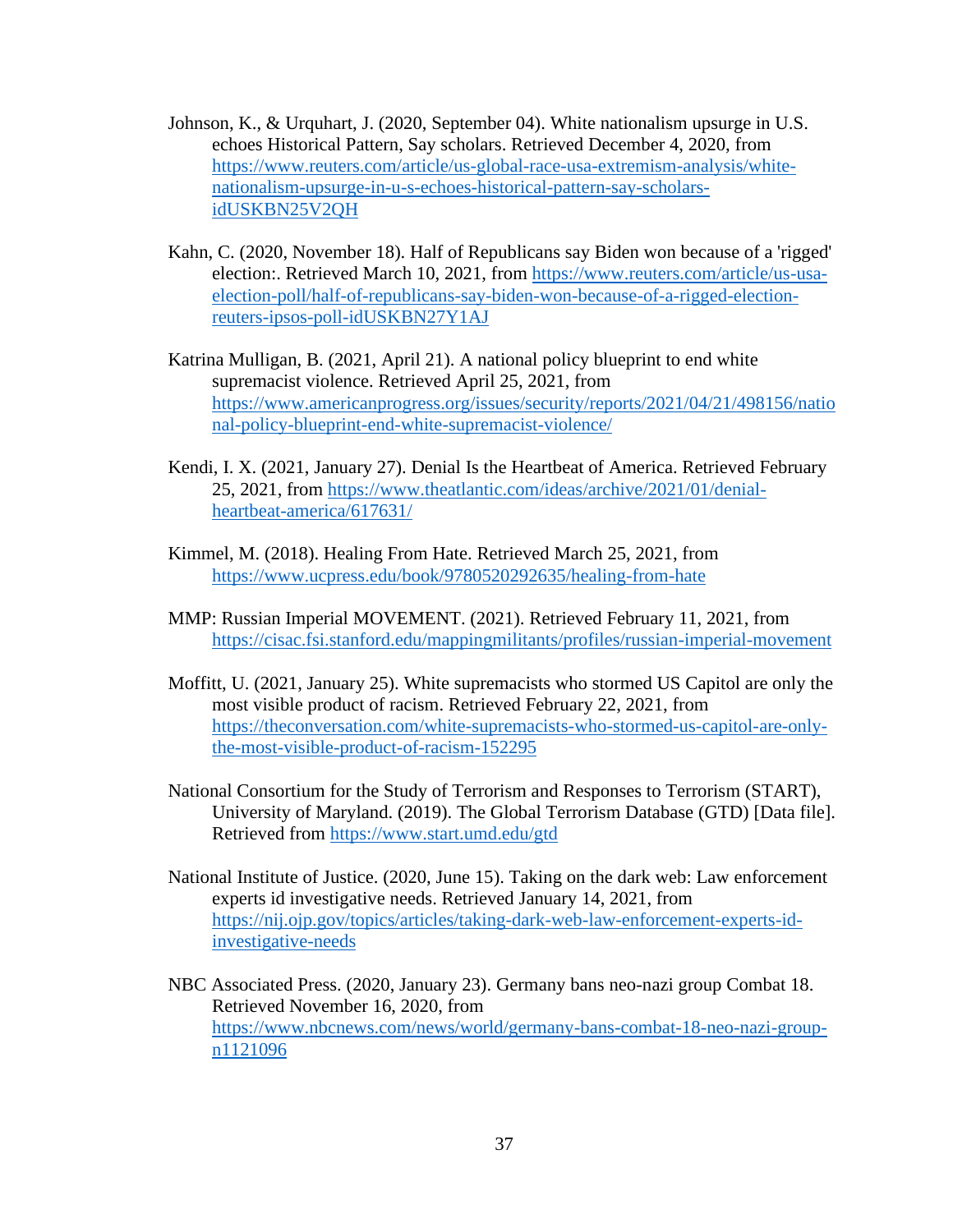- Nicholson, E. (2021, April 21). Germany grapples with racism after Threats DERAIL Refugee's candidacy for parliament. Retrieved April 29, 2021, from [https://www.npr.org/2021/04/21/988816485/germany-grapples-with-racism-after](https://www.npr.org/2021/04/21/988816485/germany-grapples-with-racism-after-threats-derail-refugees-candidacy-for-parliam)[threats-derail-refugees-candidacy-for-parliam](https://www.npr.org/2021/04/21/988816485/germany-grapples-with-racism-after-threats-derail-refugees-candidacy-for-parliam)
- Onishi, N. (2020, July 14). A racial awakening in France, where race is a taboo topic. Retrieved November 7, 2021, from https://www.nytimes.com/2020/07/14/world/europe/france-racismuniversalism.html
- Pelley, S. (2021, March 22). Inside the prosecution of the Capitol rioters. Retrieved March 26, 2021, from [https://www.cbsnews.com/news/capitol-riot-investigation](https://www.cbsnews.com/news/capitol-riot-investigation-sedition-charges-60-minutes-2021-03-21/)[sedition-charges-60-minutes-2021-03-21/](https://www.cbsnews.com/news/capitol-riot-investigation-sedition-charges-60-minutes-2021-03-21/)
- Racist skinheads: Understanding the threat. (2012, June 25). Retrieved February 20, 2021, from [https://www.splcenter.org/20120625/racist-skinheads-understanding](https://www.splcenter.org/20120625/racist-skinheads-understanding-threat)[threat](https://www.splcenter.org/20120625/racist-skinheads-understanding-threat)
- Ringov, D. (2020, July 10). Education in the age of fake news, distraction, and vanity. Retrieved February 27, 2021, from [https://www.forbes.com/sites/esade/2020/07/10/education-in-the-age-of-fake-news](https://www.forbes.com/sites/esade/2020/07/10/education-in-the-age-of-fake-news-distraction-and-vanity/?sh=493c3d0c28d8)[distraction-and-vanity/?sh=493c3d0c28d8](https://www.forbes.com/sites/esade/2020/07/10/education-in-the-age-of-fake-news-distraction-and-vanity/?sh=493c3d0c28d8)
- Reuters Staff. (2021, February 22). White supremacy A 'TRANSNATIONAL THREAT', u.n. chief warns. Retrieved April 12, 2021, from [https://www.reuters.com/article/us-un-rights/white-supremacy-a-transnational](https://www.reuters.com/article/us-un-rights/white-supremacy-a-transnational-threat-u-n-chief-warns-idUSKBN2AM0NX)[threat-u-n-chief-warns-idUSKBN2AM0NX](https://www.reuters.com/article/us-un-rights/white-supremacy-a-transnational-threat-u-n-chief-warns-idUSKBN2AM0NX)
- Rotella, S. (2021, January 22). Global right-wing EXTREMISM networks are Growing. The U.S. is just now catching up. Retrieved February 06, 2021, from [https://www.propublica.org/article/global-right-wing-extremism-networks-are](https://www.propublica.org/article/global-right-wing-extremism-networks-are-growing-the-u-s-is-just-now-catching-up)[growing-the-u-s-is-just-now-catching-up](https://www.propublica.org/article/global-right-wing-extremism-networks-are-growing-the-u-s-is-just-now-catching-up)
- Salama, V. (2018, April 06). Trump claims Women 'ARE raped at levels never SEEN BEFORE' during immigrant caravan. Retrieved March 6, 2021, from [https://www.nbcnews.com/politics/white-house/trump-claims-women-immigrant](https://www.nbcnews.com/politics/white-house/trump-claims-women-immigrant-caravan-being-raped-levels-never-seen-n863061)[caravan-being-raped-levels-never-seen-n863061](https://www.nbcnews.com/politics/white-house/trump-claims-women-immigrant-caravan-being-raped-levels-never-seen-n863061)
- Sherman, A. (2021, January 11). PolitiFact a timeline of what Trump said before Jan. 6 Capitol riot. Retrieved April 01, 2021, from [https://www.politifact.com/article/2021/jan/11/timeline-what-trump-said-jan-6](https://www.politifact.com/article/2021/jan/11/timeline-what-trump-said-jan-6-capitol-riot/) [capitol-riot/](https://www.politifact.com/article/2021/jan/11/timeline-what-trump-said-jan-6-capitol-riot/)
- Southern Law Poverty Center, S. (2020). Atomwaffen Division. Retrieved January 16, 2021, from [https://www.splcenter.org/fighting-hate/extremist](https://www.splcenter.org/fighting-hate/extremist-files/group/atomwaffen-division)[files/group/atomwaffen-division](https://www.splcenter.org/fighting-hate/extremist-files/group/atomwaffen-division)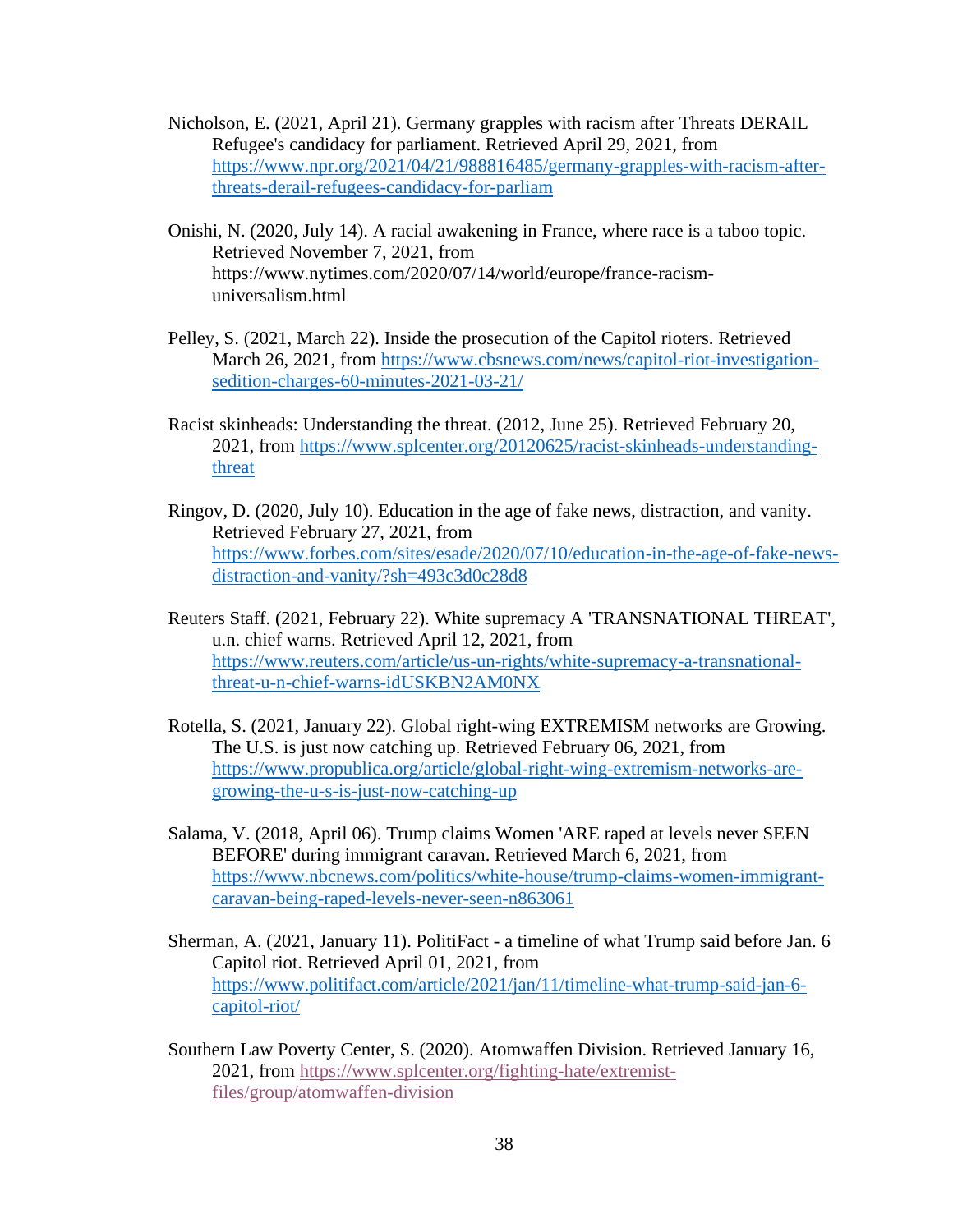- Speckhard, A., & Ellenberg, M. (2020, April 15). Is Internet Recruitment Enough to Seduce a Vulnerable Individual into Terrorism? Retrieved November 22, 2020, from [https://www.hstoday.us/subject-matter-areas/counterterrorism/is-internet](https://www.hstoday.us/subject-matter-areas/counterterrorism/is-internet-recruitment-enough-to-seduce-a-vulnerable-individual-into-terrorism/)[recruitment-enough-to-seduce-a-vulnerable-individual-into-terrorism/](https://www.hstoday.us/subject-matter-areas/counterterrorism/is-internet-recruitment-enough-to-seduce-a-vulnerable-individual-into-terrorism/)
- Stanley, J. (2018, September 10). Germany's Nazi past is still present. Retrieved November 08, 2020, from [https://www.nytimes.com/2018/09/10/opinion/germanys-nazi-past-is-still](https://www.nytimes.com/2018/09/10/opinion/germanys-nazi-past-is-still-present.html)[present.html](https://www.nytimes.com/2018/09/10/opinion/germanys-nazi-past-is-still-present.html)
- The Bullet. (2021, January 27). In the Right: White supremacy in the U.S. and Canada. Retrieved March 30, 2021, from [https://www.thebullet.ca/blog/white-supremacy](https://www.thebullet.ca/blog/white-supremacy-in-canada)[in-canada](https://www.thebullet.ca/blog/white-supremacy-in-canada)
- The Migration Observatory and the University of Oxford. (2020, October). *Net migration to the UK* (Rep.). Retrieved February 24, 2021, from The Migration Observatory, at the University of Oxford website: [https://migrationobservatory.ox.ac.uk/resources/briefings/eu-migration-to-and](https://migrationobservatory.ox.ac.uk/resources/briefings/eu-migration-to-and-from-the-uk/)[from-the-uk/](https://migrationobservatory.ox.ac.uk/resources/briefings/eu-migration-to-and-from-the-uk/)
- The United Nations Security Council Counter-Terrorism Committee Executive Directorate (CTED). (2020, June). The impact of the COVID-19 pandemic on terrorism, counter-terrorism and countering violent extremism. Retrieved December 08, 2020, from [https://www.un.org/sc/ctc/news/2020/06/24/cted-publishes-paper](https://www.un.org/sc/ctc/news/2020/06/24/cted-publishes-paper-covid-19-counter-terrorism/)[covid-19-counter-terrorism/](https://www.un.org/sc/ctc/news/2020/06/24/cted-publishes-paper-covid-19-counter-terrorism/)
- Tunnicliffe, J. (2020, February 17). Debating hate speech regulations in Canada: A history. Retrieved January 4, 2021, from [https://activehistory.ca/2020/02/debating](https://activehistory.ca/2020/02/debating-hate-speech-regulations-in-canada-a-history/#:~:text=Section%2013%20was%20a%20provision,2001%20to%20include%20the%20Internet)[hate-speech-regulations-in-canada-a](https://activehistory.ca/2020/02/debating-hate-speech-regulations-in-canada-a-history/#:~:text=Section%2013%20was%20a%20provision,2001%20to%20include%20the%20Internet)[history/#:~:text=Section%2013%20was%20a%20provision,2001%20to%20include](https://activehistory.ca/2020/02/debating-hate-speech-regulations-in-canada-a-history/#:~:text=Section%2013%20was%20a%20provision,2001%20to%20include%20the%20Internet) [%20the%20Internet.](https://activehistory.ca/2020/02/debating-hate-speech-regulations-in-canada-a-history/#:~:text=Section%2013%20was%20a%20provision,2001%20to%20include%20the%20Internet)
- U.K. to Ban white supremacist group. (2021, April 30). Retrieved May 07, 2021, from [https://www.hstoday.us/subject-matter-areas/cybersecurity/u-k-to-ban-white](https://www.hstoday.us/subject-matter-areas/cybersecurity/u-k-to-ban-white-supremacist-group/)[supremacist-group/](https://www.hstoday.us/subject-matter-areas/cybersecurity/u-k-to-ban-white-supremacist-group/)
- United Nations. (2021, January 25). Rise in Anti-Semitism, white SUPREMACY exacerbated by Pandemic, Secretary-general Warns AT Holocaust Remembrance Service, calling for end to attacks on truth [Press release]. Retrieved from: <https://www.un.org/press/en/2021/sgsm20553.doc.htm>
- United States, Office of the Director of National Intelligence. (2017). Assessing Russian activities and intentions in recent US elections. Retrieved January 14, 2021, from [https://www.dni.gov/files/documents/ICA\\_2017\\_01.pdf.](https://www.dni.gov/files/documents/ICA_2017_01.pdf)